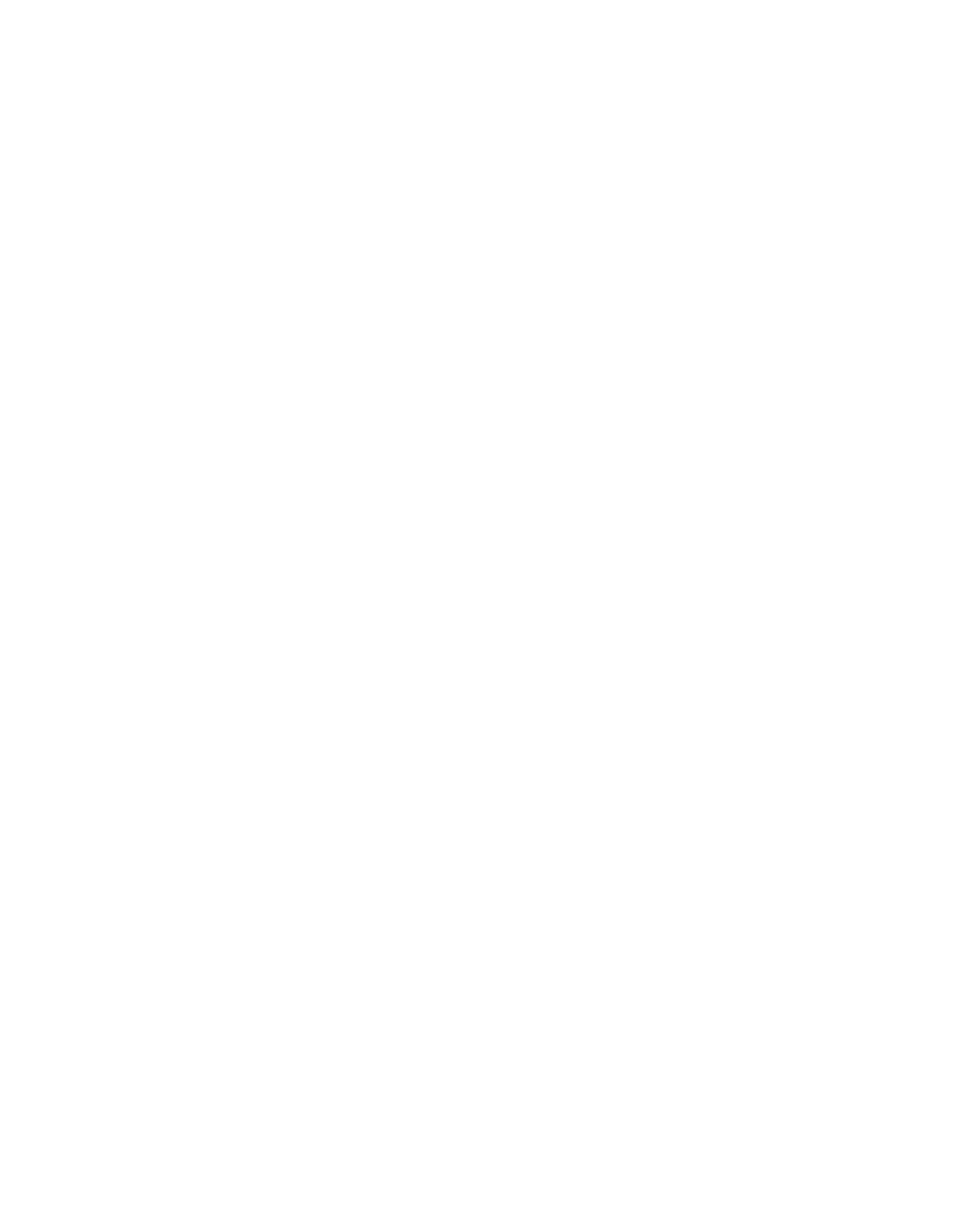## WINONA STATE UNIVERSITY EMERGENCY OPEARTIONS PLAN

## TABLE OF CONTENTS

| Title                                          | Page      |
|------------------------------------------------|-----------|
| Introduction                                   | 1         |
| <b>Plan Fundamentals</b>                       | 2         |
| Winona State University - Organizational Chart | 3         |
| Winona State University - Emergency Flow Chart | 4         |
| Direction & Control                            | 5         |
| Level of Emergency                             | 5         |
| Emergency Operations Center (EOC)              | 6         |
| <b>Emergency Operations Plan Organization</b>  | 7         |
| Public Information Officer                     | 7         |
| Liaison Officer                                | 8         |
| Safety Officer                                 | 8         |
| Communications Officer                         | 8         |
| <b>General Staff</b>                           | 8         |
| Operations                                     | 8         |
| Planning                                       | 9         |
| Logistics                                      | 9         |
| Finance                                        | 9         |
| <b>Evacuation Procedures</b>                   | $10 - 11$ |
| Designated Staging Areas                       | 11        |
| <b>Evacuation Levels</b>                       | 12        |
| Lockdowns                                      | 12        |
| Safe Areas                                     | 12        |
| <b>Emergency Procedures</b>                    |           |
| <b>Utility Failure</b>                         | 13        |
| Train Derailment                               | 13        |
| Explosions                                     | 13        |
| Hazardous Materials                            | 14        |
| Fire Procedures                                | 14        |
| <b>Medical Emergencies</b>                     | 15        |
| Suspicious Packages/Mail                       | $15 - 16$ |
| Terrorism                                      | 17        |
| <b>Bomb Threats</b>                            | 18        |
| Violent Behavior                               | 19        |
| Severe Weather/University Closing              | $20 - 21$ |
| Resources                                      | 22        |
| Winona State University Staging Areas          |           |
| East Lake Apartments                           | 23        |
| West Campus (Lourdes, Maria, Tau)              | 24        |
| Main Campus & Wabasha Hall                     | 25        |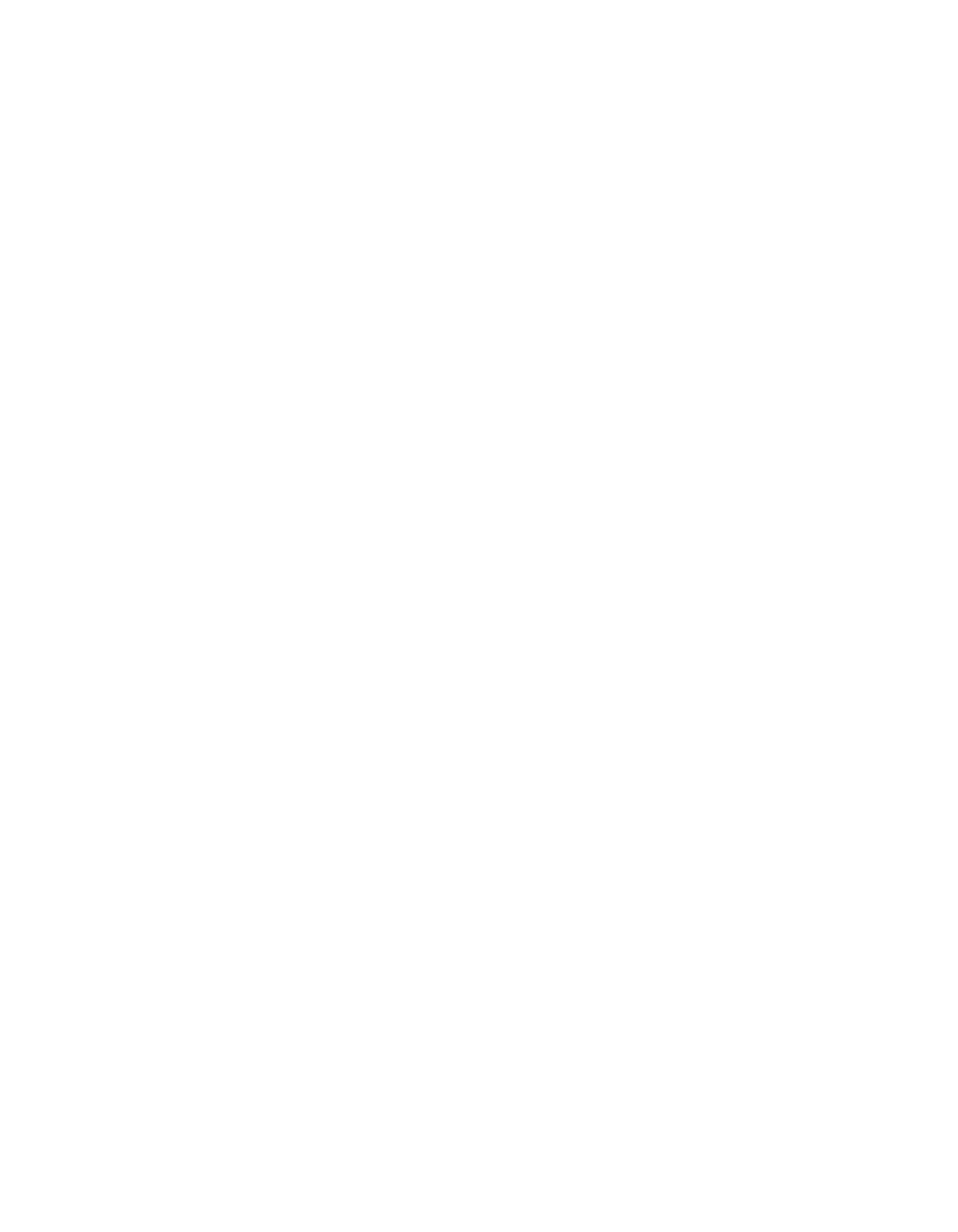# INTRODUCTION

Winona State University is committed to creating a safe and secure environment for students, faculty, staff, and visitors. To achieve this goal, WSU maintains an Emergency Operations Plan (EOP) to provide an effective response to emergencies and disasters. All employees and students are encouraged to regularly review the information provided in the Emergency Operations Plan and become familiar with the appropriate guidelines for responding/reacting to disasters or emergencies that may impact the WSU community. It is our goal that by working together we will be pro-active in maximizing our resources in responding to emergencies.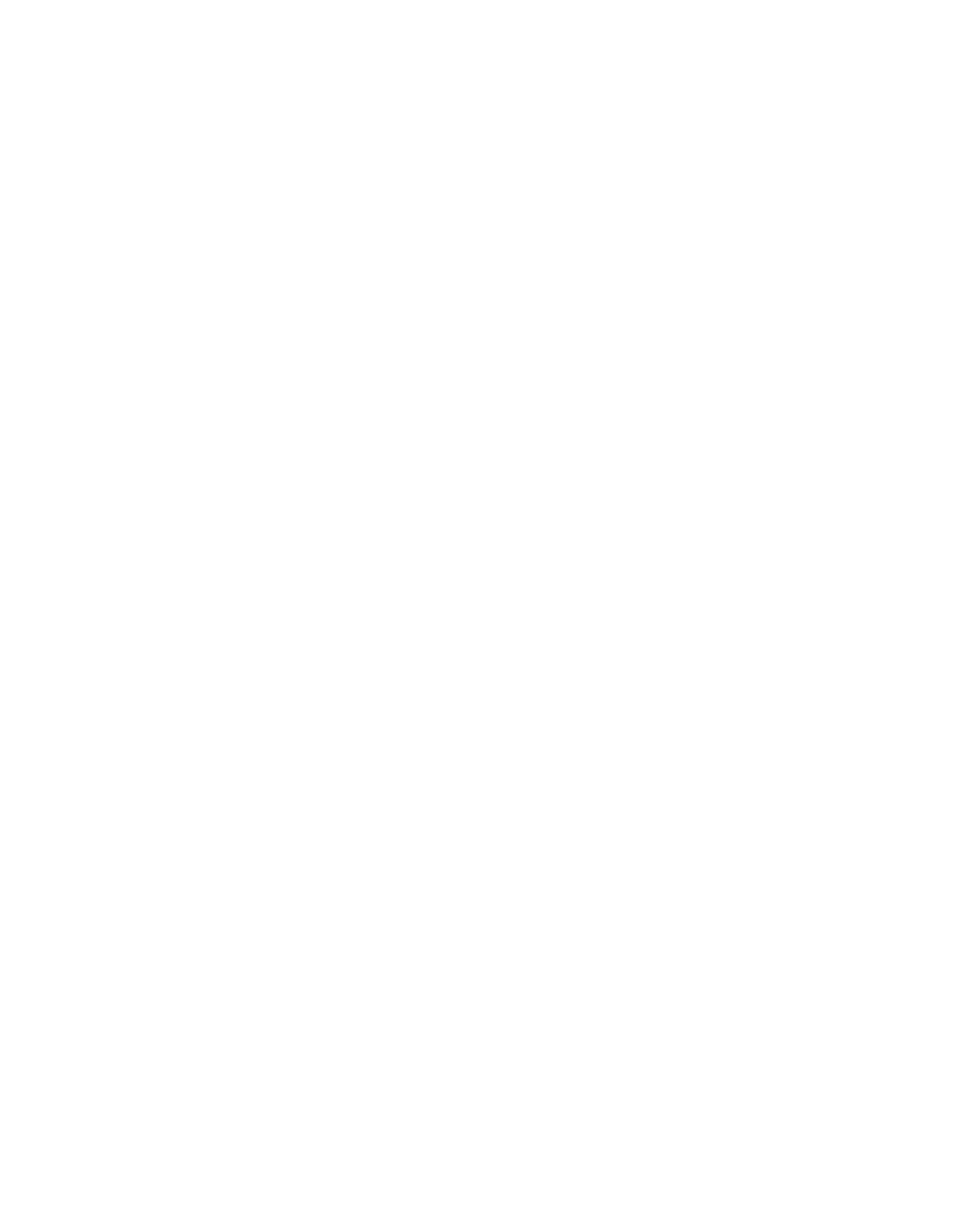# Plan Fundamentals

#### Purpose

In today's society, we must be more vigilant of surrounding influences that can affect the safety of our community. Medical emergencies, disasters, accidents, injuries, and crime can occur at any time without warning. The purpose of this plan is to provide for the carrying out of emergency functions; establish responsibilities necessary to performing these functions; prevent, minimize and repair damage; and ensure continuity of operations so that essential services may continue to be provided to the WSU community.

This plan assigns roles and responsibilities to departments and individuals that are directly responsible for emergency response and critical support services, and provides a management structure for coordinating and deploying essential resources.

WSU has many capabilities and resources that could be used in the response to any major disaster. These include the facilities, equipment, personnel and skills of both government and non-government professions and groups. The purpose of this plan is to promote the effective, coordinated use of these resources to:

- Maximize the protection of life and property;
- Ensure the continuity of the University, and,
- Provide support to all operations of the University which require assistance.

The actions outlined in this Emergency Operations Plan constitute the existing guidelines of WSU in response to an emergency. However, the President (or designee) has the authority to alter this operations plan during the course of an emergency to the extent that it is deemed necessary.

### Scope

These procedures apply to all University faculty, staff, students, and visitors. It encompasses all university operations. It is imperative that individual departments address the development of response plans for situations that may develop under their purview. The University response needs to be timely, professional, supportive and meet the immediate demands of any current or eminent emergency or crisis situation.

### **Strategy**

Winona State University adheres to the "all hazards" concept for emergency planning under which all emergencies or disasters are different with unique issues, but the consequences are typically the same; this allows a set of operational fundamentals to be used to manage response activities to all emergencies. Paramount to the "all hazards" concept is that planning must address what is expected, but be flexible to adapt to what is unknown. The EOP addresses likely hazards, such as severe weather or fires, yet does not overlook the possibility of an unlikely, catastrophic hazard, such as a train derailment or an act of terrorism.

This plan guides the preparedness, response, recovery, and mitigation actions and may be activated during the following incidents:

- Train derailments
- **Explosions**
- Gas leaks
- Hazardous material spills
- **Fires**
- Severe weather
- Floods and other natural disasters
- Civil unrest (bomb threats, violent behavior, suspicious packages/mail)
- Terrorism/national security emergencies
- Utility failure
- Extended power outages
- Pandemic influenza

This plan may be activated in response to a regional or national crisis that impacts the WSU community. Any major emergency that affects our students, faculty, and/or staff is considered a University emergency.

The Winona State University Emergency Operations Plan is based on and complies with the National Incident Management System (NIMS) and the Minnesota Incident Management System (MNIMS).

Mandate of MnIMS/ICS Use and Training: MnIMS/ICS shall be used as the means by which response and recovery responders structure and manage emergency/disaster incidents at all incidents at WSU. All University responders and supervisors shall be trained in MnIMS/ICS and shall implement it during emergency/disaster incidents.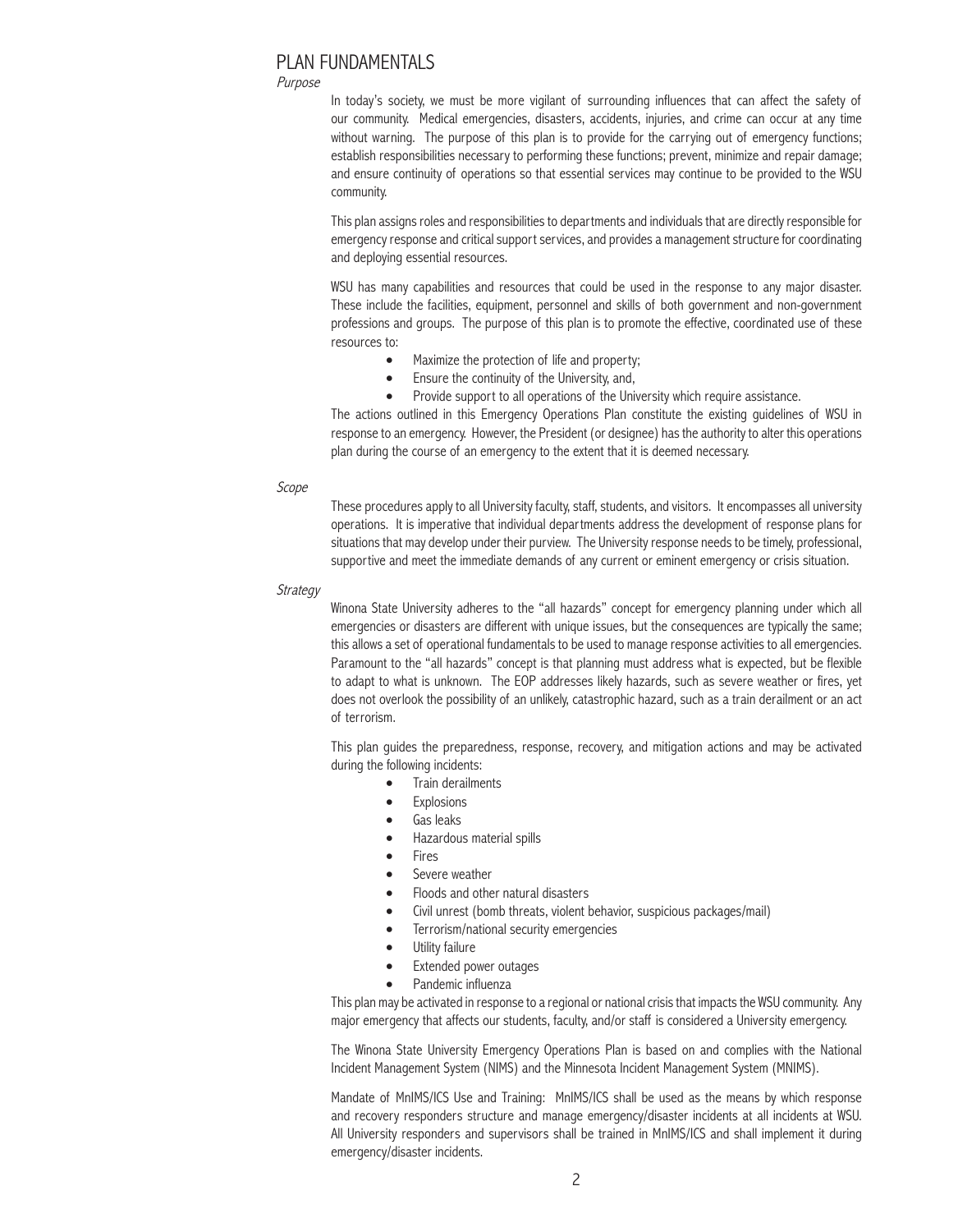# WINONA STATE UNIVERSITY INCIDENT COMMAND – ORGANIZATIONAL CHART

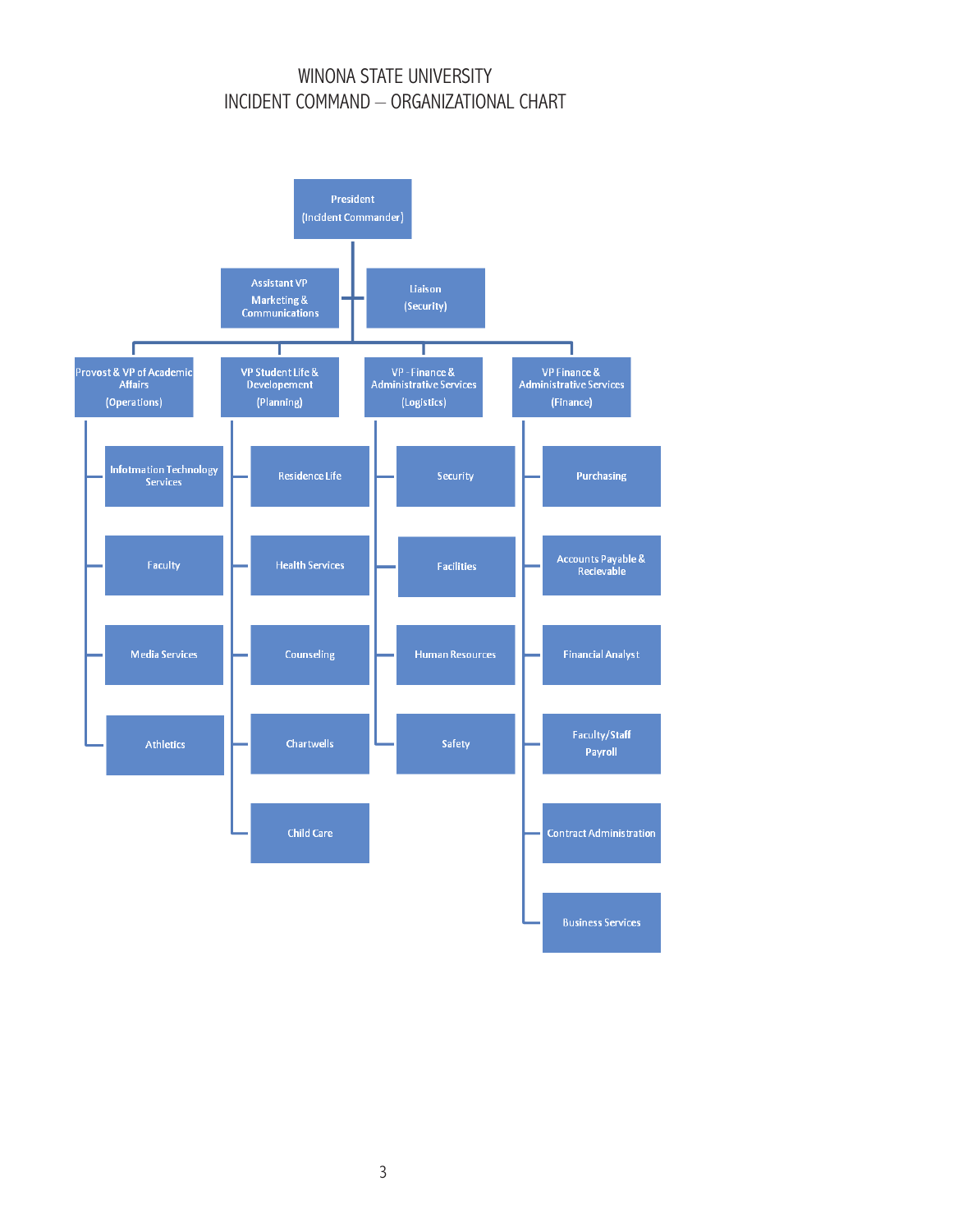# WINONA STATE UNIVERSITY EMERGENCY FLOW CHART

Emergency Reported To The **University** 

The Incident Commander (Or Designee) Ensures That Required Outside Response (Police, Fire, EMS, Etc.) Have Been Notified And Determines If The Emergency Requires Emergency Management Team Response

If Needed, Notify Winona State University Security who will notify the Emergency Management Team And Open The Emergency Operations Center (EOC) In Room 213 (Somsen Hall), Otherwise Handle As A Short-Term Local Emergency

If A Local Emergency, The Administrator (Or Designee) On Duty Handles, Otherwise The EOC Team Takes Command Of The Emergency

Depending On The Type Of Emergency, The Administrator (Or Designee) On Duty Or Public Information Officer Coordinates All Notification To Staff, Students & Families

Emergency Resolved. Control Of The Facility Is Returned To The Administrator (Or Designee) On Duty, Who Begins Any Required Cleanup And/Or Returns The University To Normal Activities And/Or Follows Closure Guidelines If Necessary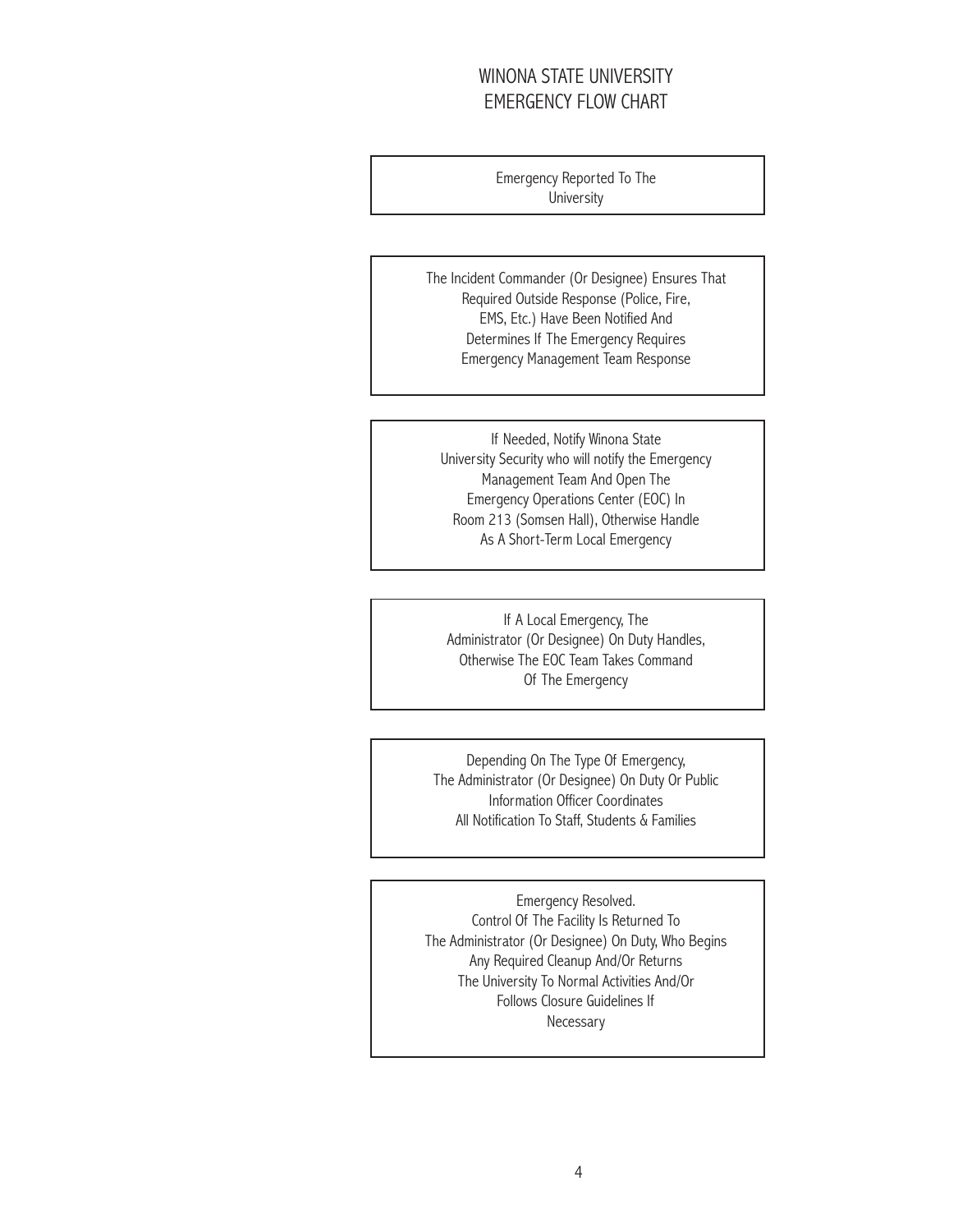The Winona State University Incident Command team is responsible for providing overall direction of WSU resources during an emergency. Emergency operations include coordination of WSU and community resources to save lives, protect property, and provide for the continuity of WSU operations. Listed below are those individuals designated as Incident Commanders for purposes of this plan. They are listed in the order they would assume command in the event the President is not available.

- 1. President, Winona State University
- 2. Provost & Vice-President for Academic Affairs
- 3. Vice-President Finance & Administrative Services
- 4. Vice-President of Student Life & Development
- 5. Vice-President University Advancement

## Level of Emergency

The Winona State University Incident Command Team assigns an emergency level to the emergency depending on the incident's nature and uses this information as a guideline to make decisions about emergency response.

Level  $1 - A$  minor grounds, building or department incident that can be resolved by the responding units. This may result in or include the calling in of personnel and/or notifying the department where the problem has occurred.

Level  $2 - A$  grounds, building or department incident that can be resolved with existing University resources or limited outside assistance. A Level 2 incident is usually a one dimensional event that has a limited duration and little impact to the campus community at large, beyond those using the space/ building in which this incident has occurred.

Level 3 - Emergencies that primarily affect persons, rather than infrastructure. In particular, many student/employee and student/employee-support issues can become quite complex, because of varying institutional and student responses that must be coordinated. In these situations, specific departmental plans and/or University procedures and protocol must be implemented.

Level  $4 -$  Any major emergency that impacts a sizable portion of the campus and/or neighboring community. Level 4 emergencies may be single or multi-hazard situations, and often require considerable coordination both within and outside the University. Level 4 emergencies also include imminent events on campus or in the general community that may develop into a major University crisis or a full disaster.

Level  $5 - A$  catastrophic emergency event involving the entire campus and surrounding community. Immediate resolution of the disaster (usually multi-hazard) is beyond the emergency response capabilities of campus and local resources.

The emergency levels are guidelines only, and are intended to assist in classifying the situation and providing for the administrative response. The designated level may change as emergency conditions intensify or eras.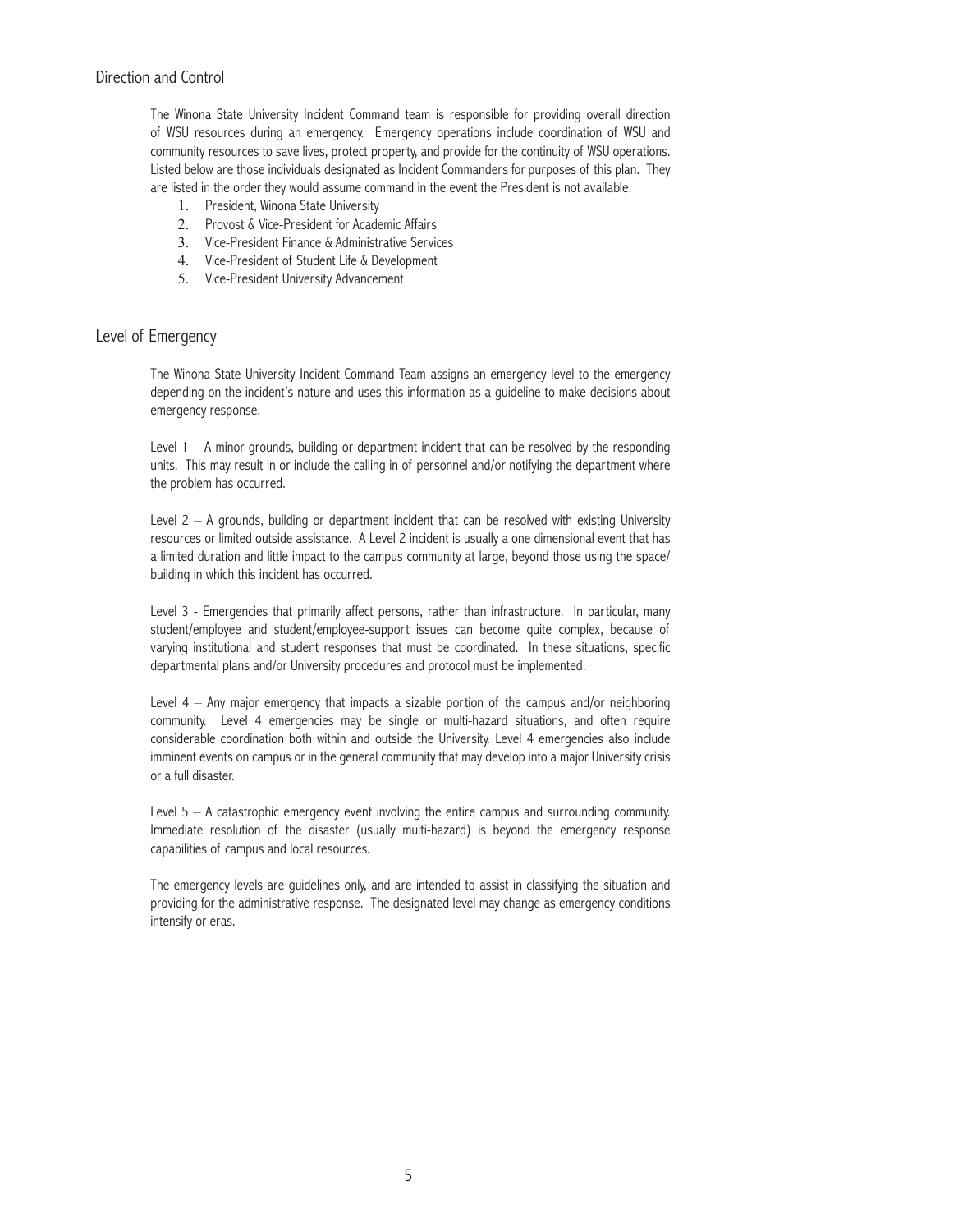## Emergency Operations Center (EOC)

Winona State University's primary Emergency Operations Center (EOC) is located in room 213, Somsen Hall. In the event this location cannot be used the university has established other sites that have been designated. The Incident Commander may designate alternate sites if the primary site is unavailable.

- 1. Room 213, Somsen Hall
- 2. Kryzsko Commons (Purple Rooms)
- 3. St. Mary's University

Winona State University Security is responsible for providing security for the Emergency Operations Center. This may include limiting access to the EOC, the entire building in which the EOC is located, adjacent buildings, or the entire campus. The Incident Command Team determines the appropriate level of security.

In the event the disaster and/or emergency prevents the establishment of an Emergency Operations Center at Winona State University St. Mary's University will be used. If directed, Winona State University will contact St. Mary's University Department of Public Safety to inform them for the need of their facility. St. Mary's will then coordinate with WSU the use of their facility. The Toner Center will be used by WSU if needed.

#### Criteria for Activation

The Emergency Operations Center will be fully activated and staffed when a disaster occurs on University property which represents a significant threat to life and property and involves a coordinated response of the University, Community response agencies and multi-levels of government. The EOC may be partially activated in response to a threat or potential threat to the safety of university residents that is beyond the capabilities of normal University operations.

#### Responsibility for Activation

Recommendations to activate the EOC may be made by the Incident Commander, Incident Command Team Members, the Director of Security or other emergency responders. Upon declaration of a level 2 or level 3 emergency, the Incident Commander shall determine which positions to activate and direct their activities.

## Staffing of the EOC

In the event of an emergency, the EOC staff is expected to report to the Emergency Operations Center. Each department assigned an emergency function will be represented in the EOC and its representative should be familiar with the duties to be performed. Section Chiefs will oversee the mobilization of their respective Sections.

#### Emergency Operations Center Staff

When the Emergency Operation Center is formally activated, the following personnel are present or represented at the discretion of the Incident Commander. Additional positions may be required, depending on the nature, scope, complexity, and location(s) of the incident(s), or according to specific requirements established by the Incident Commander. Each member will appoint two alternatives to serve in his/her place in the event they are unavailable.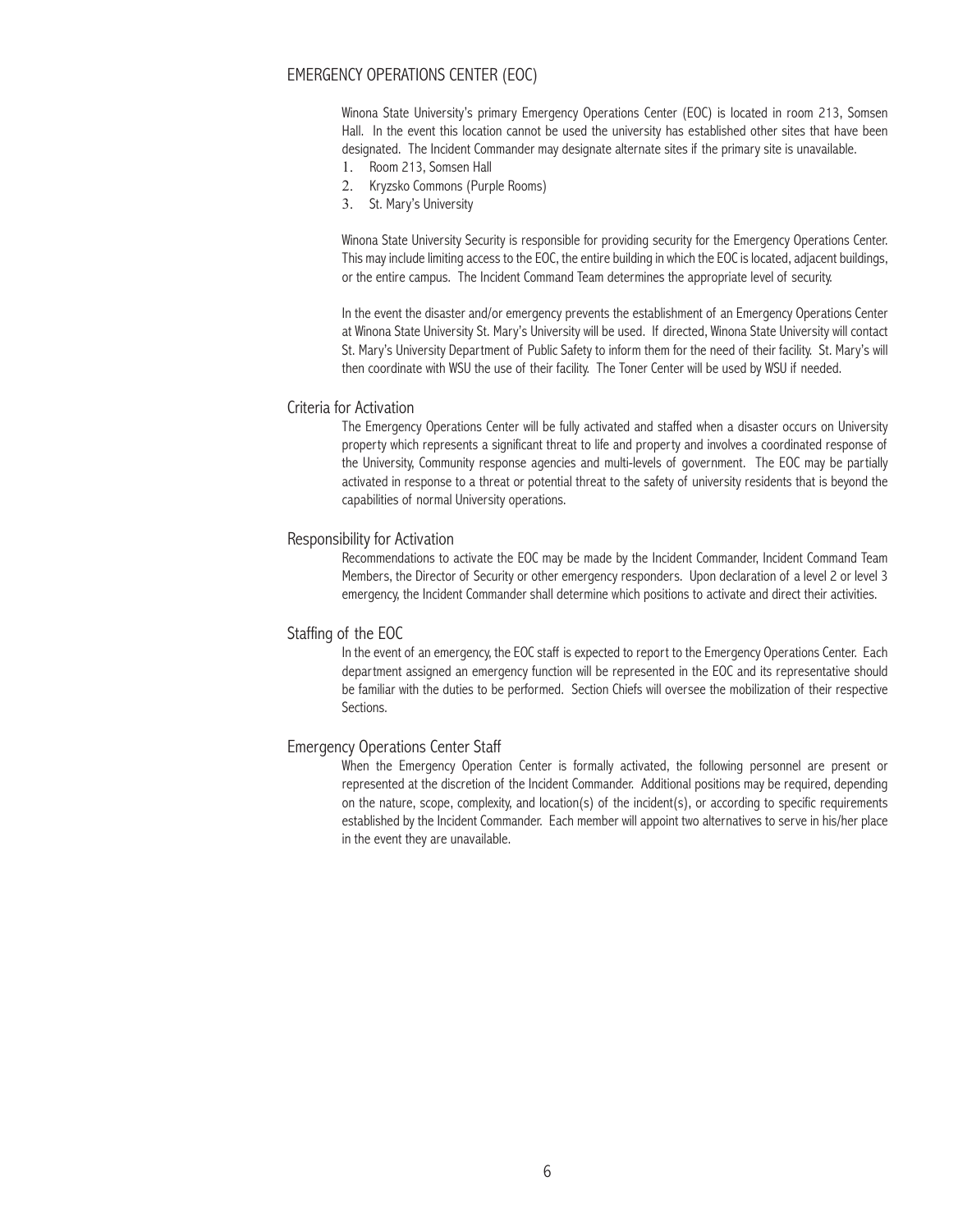# Emergency Operations Plan Organization

## WSU Incident Command Team

Initially, the Incident Commander will be the first person in control to arrive. Command will transfer on the basis of who has primary authority for overall control of the incident.

The Incident Command Team (ICT) shall provide the overall coordination of campus resources during an emergency and oversee the University's response. The Incident Command Team will be the contact point for Winona County Emergency Management, local police and fire, and other agencies. Depending on the size and nature of an emergency, membership in the Incident Command Team may vary at the discretion of the Incident Commander.

The Incident Command Team's functional responsibilities include:

- • Operations
- **Planning**
- Logistics
- Finance/Administration
- Public Information Officer
- **Safety**
- Liaison

During an emergency, the Incident Commander will:

- Assume command
- Assess incident priorities
- Determine strategic goals
- Determine tactical objectives
- Oversee the development of the Incident Action Plan (IAP) establish tasks and align resources to accomplish tasks.
- Manage incident resources.
- Authorize release of information to news media
- Provide instruction and resources as necessary

## **Sections**

Each Section is comprised of specific functions and is overseen by a Section Chief who reports directly to the Incident Commander. It is essential that each participant understands the following reporting guidelines and follows them throughout the course of the emergency incident:

- Sections personnel report to and take directions from their Section Chief. Personnel work with their staff, their Building and/or Department Incident Command Post when applicable, and other units within their section.
- Section Chiefs report to and take directions from the Incident Commander and work with the Section and the other Section Chiefs.

Each Section is responsible for making recommendations to the Incident Commander concerning their area of expertise, and implementing any actions ordered by the Incident Commander.

Command Staff: Winona State University Incident Command Team – The WSU Incident Command Team is responsible for the overall management of incidents.

## Public Information Officer (PIO)

The Assistant Vice-President of Marketing & Communications or designee acts as the PIO. S/he is the central point for information dissemination and acts as the liaison to the news media. Duties include:

- 1. Obtain briefing from incident commander
- 2. Establish single incident information center whenever possible.
- 3. Arrange for necessary workspace, materials, telephones, and arrival.
- 4. Prepare initial information summary as soon as possible after arrival.
- 5. Observe constraints on the release of information imposed by the incident commander.
- 6. Obtain approval for release of information from the incident commander.
- 7. Release news to news media and post information in command post and other appropriate locations.
- 8. Arrange for meetings between media and incident personnel.
- 9. Provide escort service to the media and VIPs.
- 10. Respond to special requests for information.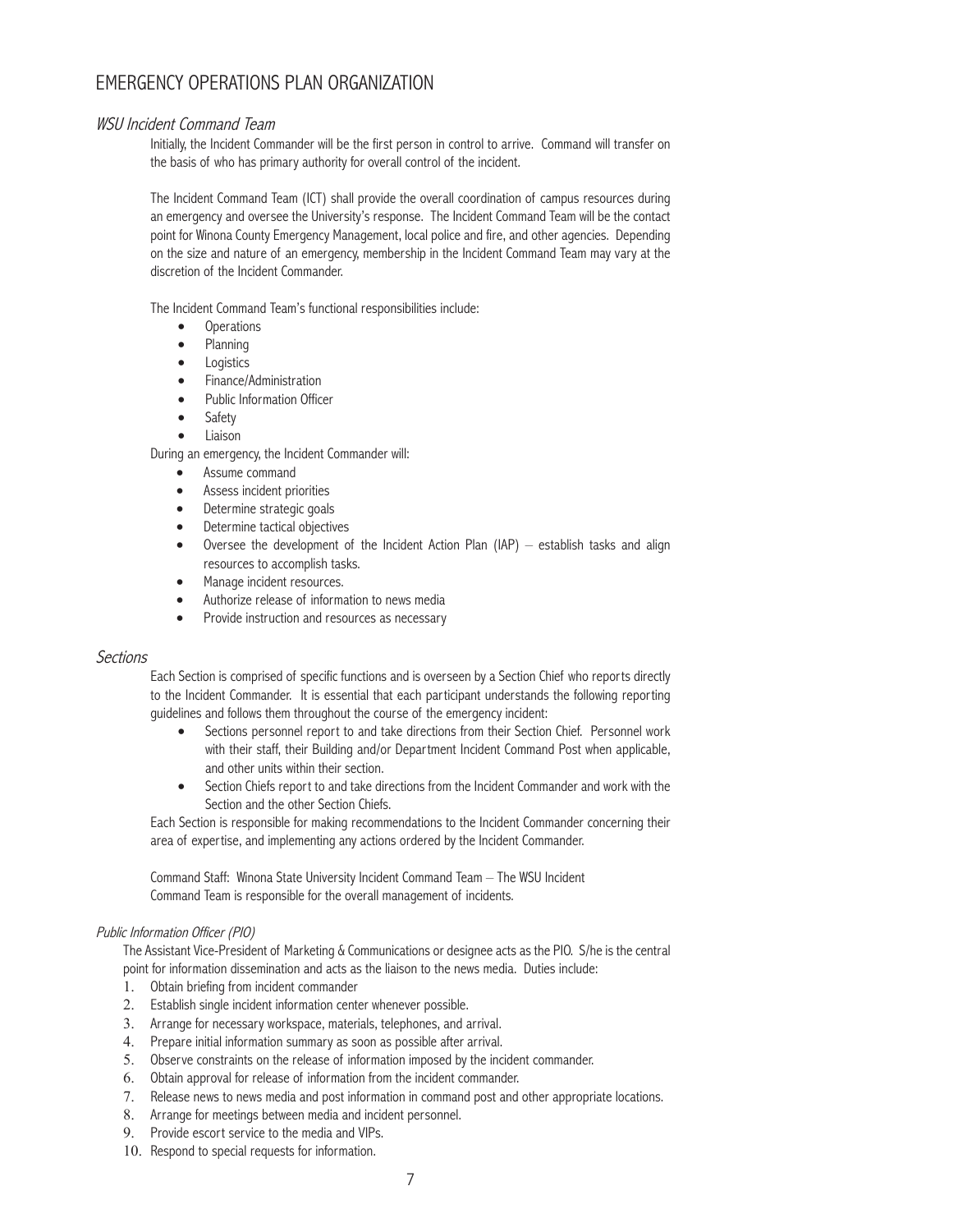### Liaison Officer (LNO)

A representative of Winona State University Security initiates and maintains contact with assisting public or private agencies (e.g. local police and fire departments, American Red Cross, FEMA, local emergency management agencies, etc.). Duties include:

- 1. Obtain briefing from incident commander.
- 2. Identify supporting agency representative or agency contact person including communication link and location.
- 3. Provide a point of contact for and establish contact with supporting agencies.
- 4. Respond to requests from incident personnel for interagency contacts.
- 5. Monitor incident operations to identify current or potential interagency problems and recommend solutions to interagency problems.

#### Safety Officer (SO)

The Director of Safety anticipates, detects, and corrects unsafe situations and has the emergency authority to stop unsafe acts. Duties include:

- 1. Obtain briefing from incident commander.
- 2. Participate in planning meetings.
- 3. Identify potentially unsafe situations in operating environment, proposed actions, and incident operations.
- 4. Advise personnel on hazardous situations and appropriate actions to protect safety.
- 5. Exercise emergency authority to stop and prevent unsafe acts. Coordinate investigation of accidents that have occurred within the incident areas.

#### Communication Officer (CO)

The Director of Public Information is responsible for identifying, establishing and maintaining lines of communication between emergency personnel.

#### **Assistants**

In the context of large or complex incidents. Command Staff members may need one or more assistants to help manage their workloads. Each Command Staff member is responsible for organizing his or her assistants for maximum efficiency.

#### General Staff

The General Staff comprises incident management personnel who represent the major functional elements of the Incident Command System. Command staff and General Staff must continually interact and share vital information and estimates of the current and future situation and develop recommended courses of action for consideration by the Incident Commander. The General Staff consists of four sections, each headed by a Section Chief who is responsible to the Incident Commander for the direct management of all incident-related activities.

Winona State University has designated the following positions as:

- **Incident Commander University President**
- Operations Provost & Vice-President of Academic Affairs
- Planning Vice-President of Student Life & Development
- **EXEC** Logistics Vice-President of Finance & Administration
- $\blacksquare$  Finance Vice-President of Finance & Administration
- Rochester Center WSU Director \*
- In the event of an emergency/disaster that affects Winona State University's operation at the Rochester Community Technical College the Director of the Rochester Center (WSU) will become part of the Incident Command Team. Depending on the nature and extent of the emergency/ disaster the Incident Commander will make a determination as to the involvement of Winona State University's resources in resolving and assisting in the recovery of services.

#### **Operations**

The Operations Section is responsible for the management of all University resources assigned to the incident. Duties include:

- 1. Obtain briefing from incident commander.
- 2. Develop tactical operations portion of action plan, including operation and resource assignments.
- 3. Supervise tactical operations.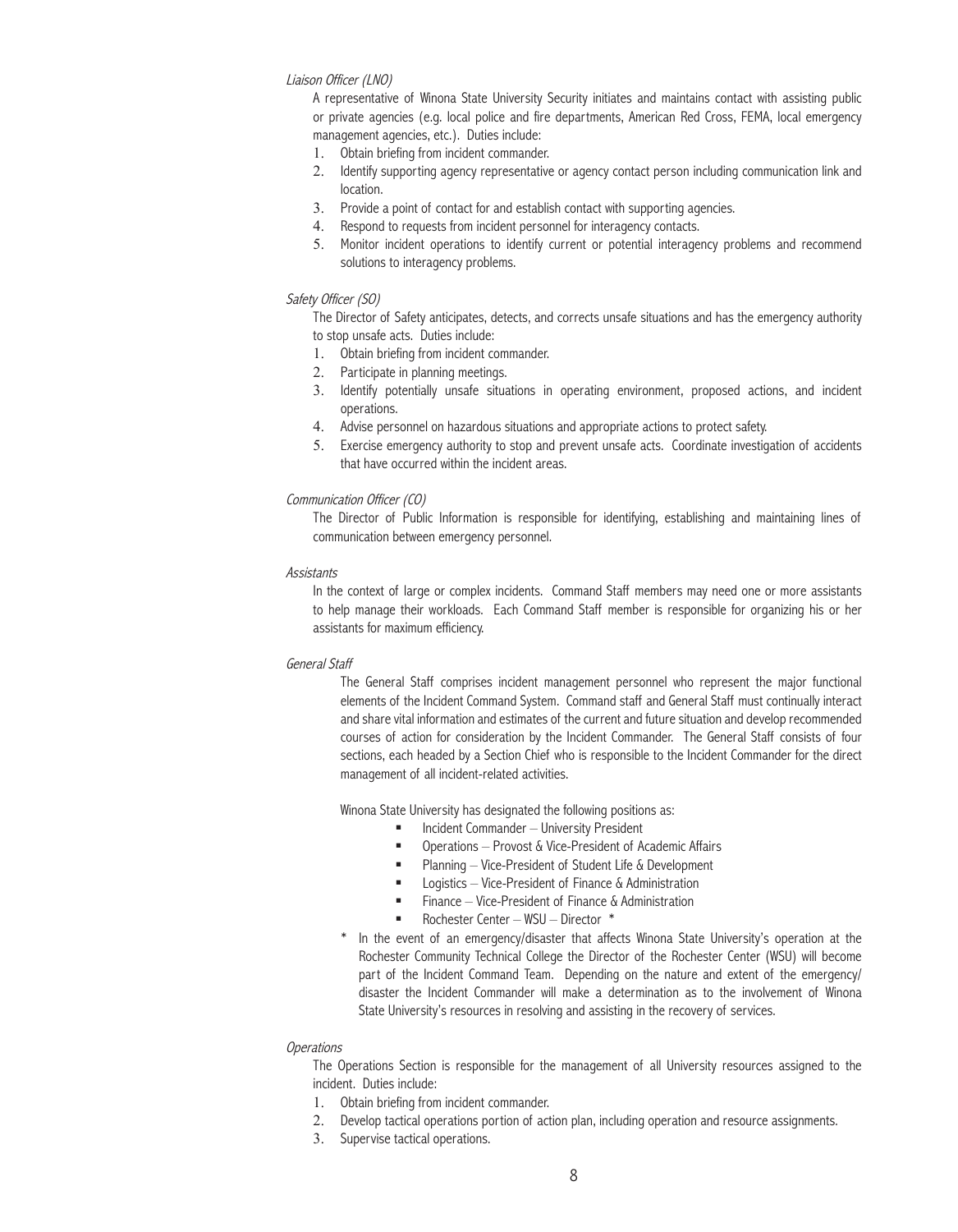- 4. Evaluate effectiveness of tactical operations and adequacy of resources; take action to improve.
- 5. Report information about special activities, events, and occurrences to incident commander.
- 6. Review suggested list of resources to be released and initiate recommendation for release of resources.

### Planning

The Planning Section is responsible for gathering, evaluating, and analyzing all disaster information and providing updated status reports to the Winona State University Incident Command Team. Additionally, the Planning Section oversees the development of the Incident Action Plan (IAP). Duties include:

- 1. Obtain briefing from the incident commander.
- 2. Activate planning sections unit.
- 3. Establish schedules for all University resources.
- 4. Supervise preparation of incident action plan.
- 5. Assemble information on alternative strategies.
- 6. Identify need for specialized resources.
- 7. Anticipate developments and provide projections to incident command.
- 8. Compile and display incident status summary information.
- 9. Advise general staff of any significant changes in incident status.
- 10. Document and disseminate all formal orders by incident command.
- 11. Ensure that normal University information collection and reporting requirements are being met.
- 12. Prepare recommendations for release of resources for submission to the incident commander.

### Logistics

The Logistics Section is responsible for procuring supplies, personnel, and material support necessary to conduct the emergency response (e.g. personnel call-out, equipment acquisition, lodging, transportation, food, etc.). Duties include

- 1. Obtain briefing from incident commander.
- 2. Track names and locations of assigned personnel.
- 3. Identify service and support requirements for planned and expected operations.
- 4. Coordinate and process requests for additional resources.
- 5. Advise on current service and support capabilities.
- 6. Estimate future service and support requirements.
- 7. Recommend release of resources in conformity with demobilization plan.
- 8. Prepare and implement the communications plan.
- 9. Ensure that an equipment accountability system is established.
- 10. Order, receive, distribute, and store supplies and equipment.
- 11. Maintain inventory of supplies and equipment.
- 12. Provide facility maintenance services, sanitation, lighting, and clean up.
- 13. Ensure that sufficient portable water is available to meet all incident needs.

#### Finance

The Finance Section is responsible for cost accountability and incident financial considerations. This includes document expenditures, purchase authorizations, damage to property, equipment usage, and vendor contracting. Not all incidents will require a separate Finance Section. The Planning Section assumes a finance administration role in incidents that do not require a separate Finance Section and the Finance Section Chief is included in the Planning Section. Duties include:

- 1. Obtain briefing from incident commander.
- 2. Ensure that daily personnel time recording documents are prepared.
- 3. Ensure that all records are current or complete prior to demobilization.
- 4. Record equipment use time.
- 5. Maintain current posting on all charges or credits for fuel, parts, and services.
- 6. Establish and maintain a file for employee time reports.
- 7. Prepare and sign contracts as needed.
- 8. Establish contracts with supply vendors as required.
- 9. Provide written authority for persons requiring medical treatment.
- 10. Document all injuries occurring during incident.
- 11. Keep informed and report on status of hospitalized personnel.
- 12. Arrange for notification of next of kin of seriously injured or deceased persons.
- 13. Obtain and record all cost data.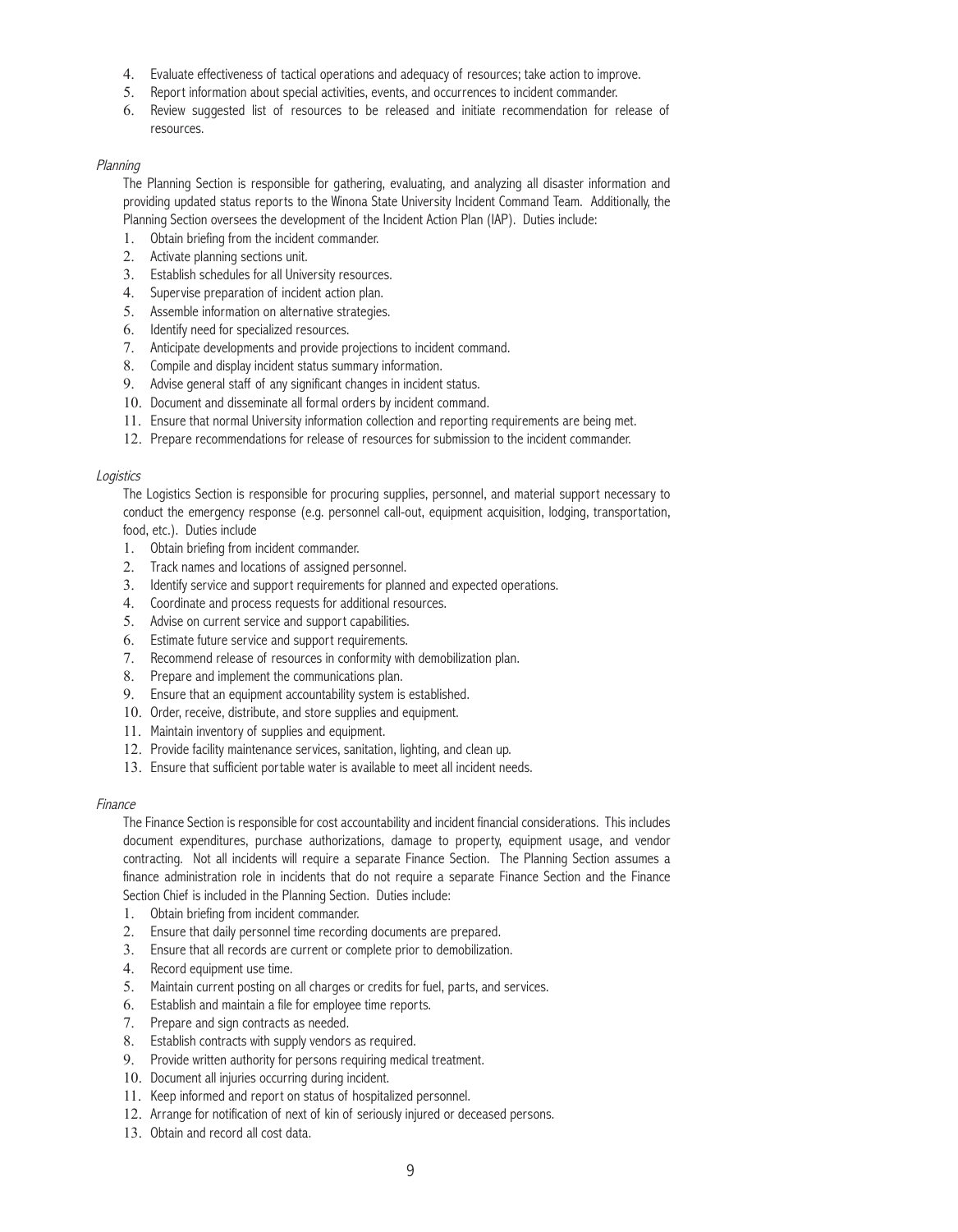# EVACUATION PROCEDURES

- 1. Building Evacuation
	- All building evacuations will occur when an alarm is sounded and/or upon notification from Maintenance/Security/Building Captains or Administration. (Refer to exception for an Active Shooter).
	- When the building evacuation alarm is activated during an emergency, leave by the nearest marked exit and alert others to do the same. If emergency personnel direct you to another exit based on the type of emergency, follow their directions.
	- Do not use elevators in case of fire, tornado, or earthquake.
	- Once outside, proceed to a clear area that is at least 500 feet away from the affected building(s). Keep streets, fire lanes, hydrants, and walkways clear for emergency vehicles and personnel. Evacuate further if directed by emergency personnel.
	- Do not return to an evacuated building until an all clear is given by emergency personnel.
- 2. Shelter-in-Place

One of the instructions you may be given in an emergency where hazardous materials may have been released into the atmosphere is to shelter-in-place. This is a precaution aimed to keep you safe while remaining indoors. (This is not the same as going to a shelter in the event of a storm or tornado). Shelter-in-Place means selecting a small, interior room with no or few windows, and taking refuge there.

Depending on the type of emergency and directives received from authorities and emergency personnel the following options are available depending upon the

emergency and/or disaster.

- Closing of the University and activation of the University's Crisis Plan.
- Follow reverse evacuation procedures and bring students, faculty, and staff inside.
- Monitor television, radio, and other forms of communication for information regarding the threat/ emergency and follow their directions.
- Bring everyone in the building. Shut and lock the door.
- Gather emergency supplies if possible.
- Close windows, secure doors, and duct tape if told to do so.
- 3. Evacuation for People with Disabilities

The most important factor in emergency planning for people with disabilities is advanced planning.

A. In all emergencies after an evacuation is ordered evacuate people with disabilities if possible.

- Do not use elevators, unless directed to do so by police or fire personnel. Elevators can fail in certain situations.
- If situation is life threatening call the police/fire departments immediately (911).
- Check on people with special needs during an evacuation. A buddy system, where people with disabilities arrange for volunteers to alert them and assist them in an emergency is a good method.
- Always ask someone with a disability how you can help before attempting any rescue technique or providing assistance. Ask how he or she can best be assisted or moved and whether there are any special considerations or items that need to come with the person.
- If you are unable to evacuate a disabled person contact law enforcement or fire personnel and be able to provide them with the person's location that needs assistance in evacuating.
- Students should inform faculty members of their special needs regarding evacuation, especially prior to an emergency or disaster.
- B. Response to emergencies (blindness and visual impairment)
	- • Offer to lead them out of the building to safety.
	- Give verbal instructions about the safest route or direction using compass directions, estimate distances, and directional terms.
	- Do not grasp a visually impaired person's arm. Ask if he or she would like to hold onto your arm as you exit, especially if there is debris or a crowd.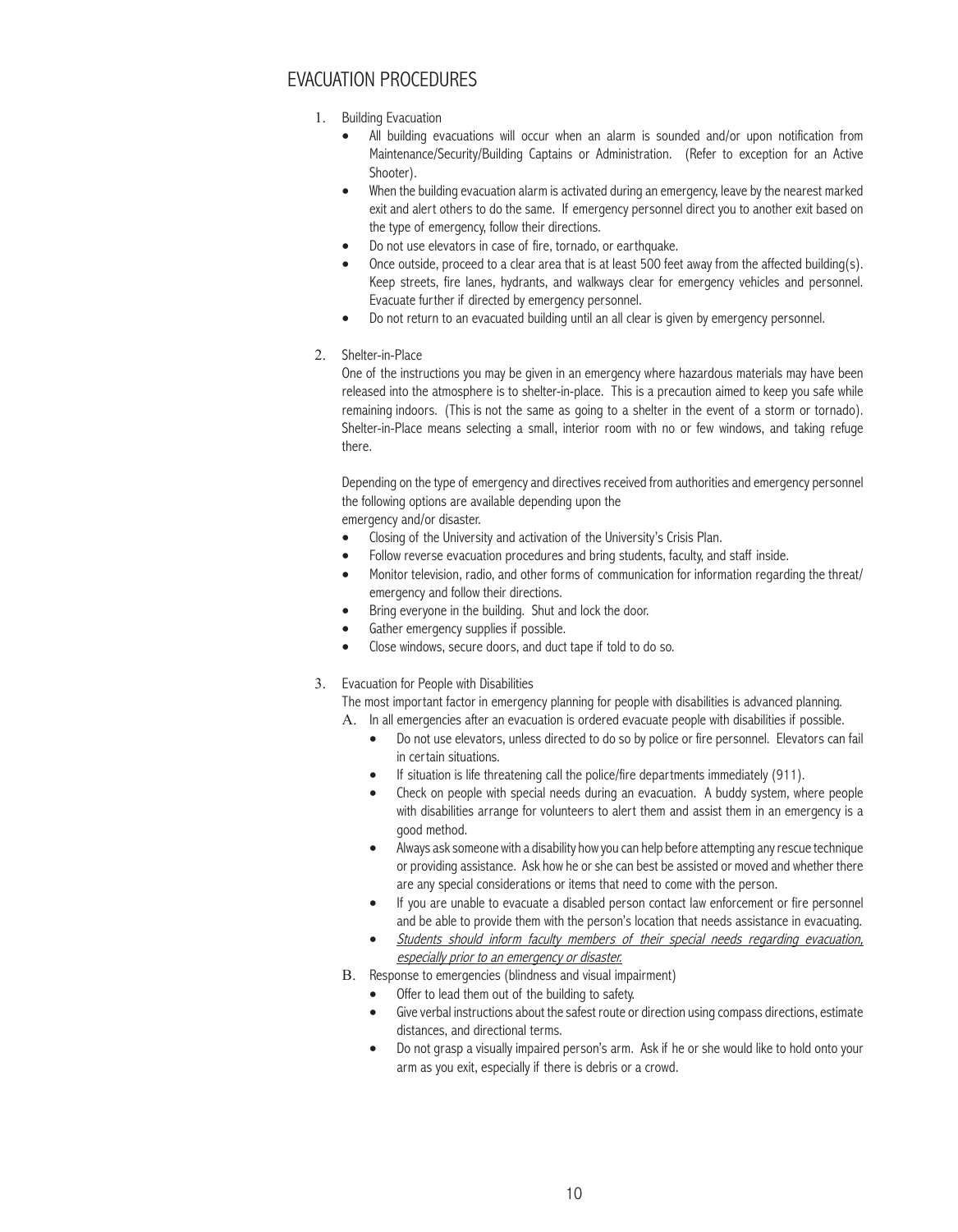- C. Response to emergencies (deafness or hearing loss).
	- Get the attention of a person with a hearing disability by touch and eye contact. Clearly state the problem. Gestures and pointing are helpful, but be prepared to write a brief statement if the person does not seem to understand.
	- Offer visual instructions to advise of safest route or direction by pointing toward exits or evacuation maps.
- D. Response to emergencies (mobility impairment).
	- It may be necessary to clear the exit route of debris (if possible) so that the person with a disability can move out or to a safer area.
	- If people with mobility impairments cannot exit, they should move to a safer area for example:
		- o Most enclosed stairwells
		- o An office with the door closed, which is a good distance from the hazard
	- Notify police or fire personnel immediately about any people remaining in the building and their locations.
	- Police or fire personnel will decide whether people are safe where they are and will evacuate them as necessary.
	- If people are in immediate danger and cannot be moved to a safer area to wait for assistance, it may be necessary to evacuate them using an evacuation chair or a carry technique.
	- Building Captains when possible will assist in the coordination of evacuations and/or shelter-in-place.

## **EVACUATION**

In the event a limited or mass evacuation of any part of Winona State University, officials will instruct members of the campus community where to evacuate to and/or what staging areas will be used to coordinate transportation to safe areas. There are a number of designated staging areas which are listed within this manual that members of the campus community are encouraged to become familiar with them. However, these areas may change depending on the nature and extent of the emergency and/or disaster.

The Incident Commander and/or emergency personnel will coordinate the evacuation of members of the campus community to designated safe areas

On limited evacuations faculty, staff and students may be directed to safe areas outside the affected building and/ or area. Winona State University Security will allow those displaced members access to facilities when necessary based on inclement weather, special needs, etc.

Buildings (mentioned below) located next to the staging areas will become part of the staging areas if possible to provide shelter and comfort until individuals can be transported to safe areas.

## Designated Staging Areas:

- A. Main Campus
	- Kryzsko Commons (west side)
	- Memorial Hall (Main Street)
- B. East Lake Apartments
	- Building A (west side of building)
- C. West Campus (Residential College)
	- Lourdes Hall (east side of building, Gould Street, main entrance)
	- Tau Hall and area to the east.
- D. Wabasha Hall
	- North entrance, main level, Wabasha Street (7<sup>th</sup> Street).

Please note that the location of staging areas may change based on the extent and nature of the emergency/ disaster. Members of the campus community will be directed to the above and/or alternate staging areas by emergency personnel and/or University officials when appropriate.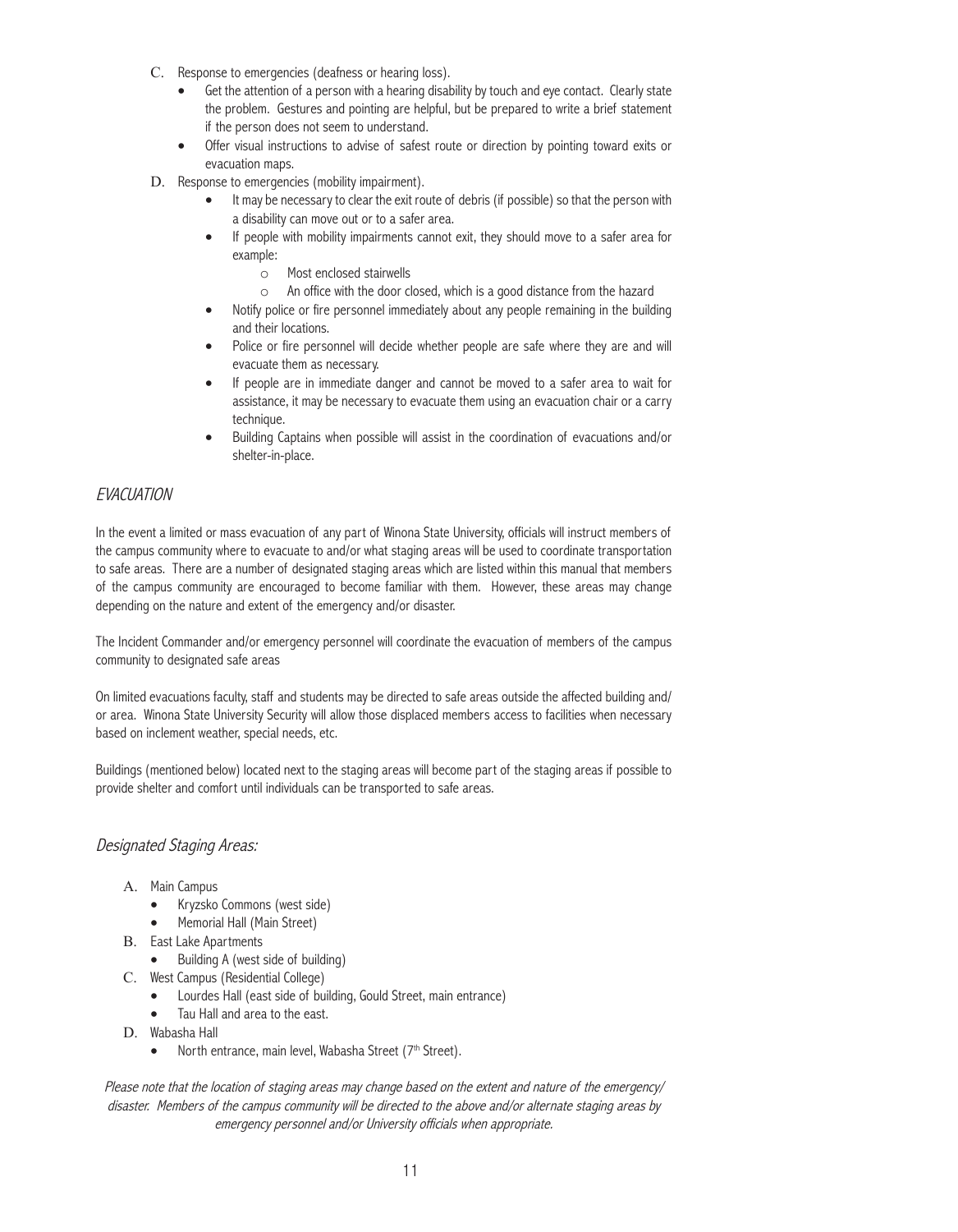Evacuation – Levels (I, II, & III)

Winona State University has several forms of transportation that will be provided to transport members of the campus community to safe areas in the event of a disaster and/or emergency. The method and source of the transportation will depend on the extent and nature of the emergency, specific needs and number of individuals to be transported.

• Level I Evacuation

Level I involves a limited evacuation of a specific building and/or area with a population that is relatively small. Winona State University Security, Facilities Services and/or Winona State University Shuttle Services will be used to transport and/or direct members of the campus community to safe areas.

**Level II Evacuation** 

Level II involves a larger scale evacuation of buildings and individuals to safe areas. Depending on the nature and extent of the emergency all resources used during a Level I evacuation will be used along with Transit Buses from the City of Winona and/or buses from Philip's Bus Service.

**Level III Evacuation** 

Level III evacuations is generally required when a large number of buildings are affected, entire campuses, and/or a large amount of people need to be moved. All resources available to the University may be used in the event of a Level III evacuation.

## City of Winona Transit Buses - Evacuation

In the event additional assistance is needed in evacuating members of the campus community the following options are available to move students, faculty, staff and visitors to safe areas.

Winona State University in agreement with the City of Winona the University will use Transit Buses in the event their services are need to evacuate students, faculty and staff. If an evacuation is ordered and Transit Buses are needed the University will contact the Winona Police Department. The police shall be informed that Transit Buses are needed for an evacuation, the number of buses needed, the amount of individuals to be evacuated, and the location of the staging area.

### Lockdowns

A lockdown is an emergency course of action ordered by a person or persons in command, such as law enforcement, WSU administration, to contain a problem or incident within the area of origin by controlling the movement of people. When considering a lockdown of campus facilities, campus authorities will take into account the severity and urgency of the problem or threat and the imminent danger to persons on the campus.

When a lockdown is ordered members of the campus community are encouraged to take appropriate action immediately. The university may use a number of different options in making notification to the campus community.

For information concerning lockdowns refer to the "Violent Behavior" section of this plan.

### Safe Areas

- West Campus (Residential College)
- Minnesota State College Southeast Technical (Winona Campus)
- St. Mary's University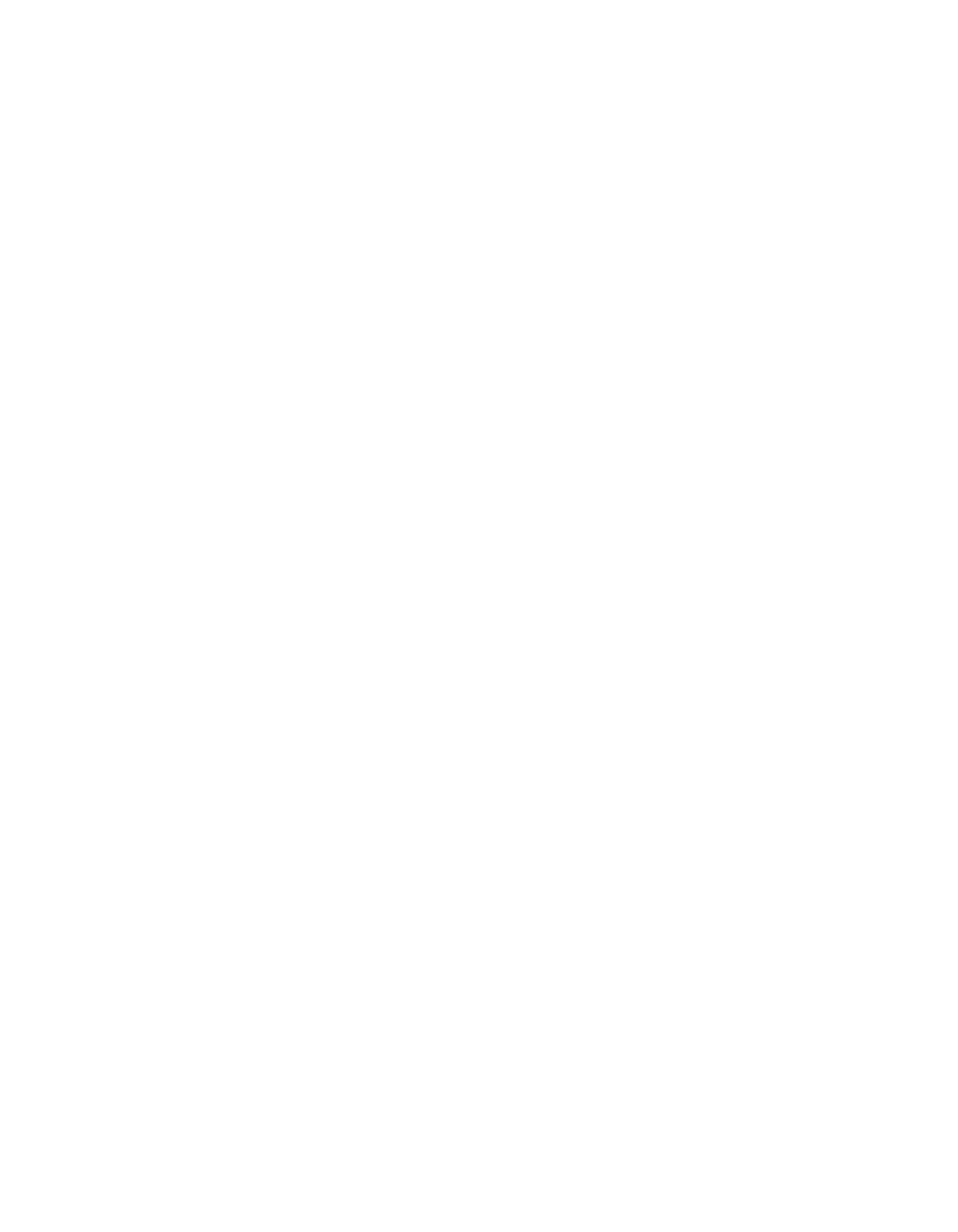# EMERGENCY PROCEDURES

## Utility Failure

Utility failures include: electrical power outages, disrupted cable service, interrupted telephone service, unavailable water or heat. In the event of a major utility failure, follow these guidelines:

- Call 911 immediately if there is potential danger to occupants of the affected buildings and/or risk of serious damage to the building.
- Evacuate the building if an emergency exists.
- **DURING BUSINESS HOURS** 
	- o Notify Facilities Services (ext. 5045); if telephone service is not available go to the Facilities Services office located in the Physical Plant or Winona State University Security (Sheehan Hall).
	- AFTER REGULAR BUSINESS HOURS AND/OR DURING WEEKENDS
		- o Notify Winona State University Security (ext. 5555) immediately. If telephone service is not available go to WSU Security located on the main floor of Sheehan Hall.

# Train Derailments

- Call 911 immediately. Contact WSU Security
- Do not approach the derailed train.
- Move away from the affected area immediately.
- Follow directions of emergency personnel, WSU Security, and other emergency response coordinators.
- If you are located a distance from the derailed train, continually monitor radio, television, or other forms of electronic communication and respond as directed.
- If an evacuation of any or all of the University is ordered, students, faculty, staff and visitors will be directed to safe areas by emergency personnel. If safe to do so assist in the evacuation of persons with disabilities.

## Explosions

- Report any explosion by calling 911 immediately and WSU Security (ext. 5555).
- If necessary, or when directed to do so, activate the building fire alarm.
- During and/or after a building explosion:
	- Do not use the elevators
	- Stay low to the floor and exit the building as quickly as possible
	- Stay below the smoke at all times
	- When approaching a closed door, use the palm of your hand and forearm to feel the lower, middle, and upper parts of the door. If it is not hot, brace yourself against the door and open it slowly. If it is hot to the touch do not open the door – seek an alternate escape route.
	- Assist the disabled to an enclosed stairwell landing and notify police and/or fire personnel of their location.

## After the Explosion

- If you are trapped in debris, remain calm and minimize your movements so that you do not kick up dust
- Cover your mouth with a handkerchief or a piece of clothing
- Tap on a pipe or wall so that rescuers can hear where you are
- Shout only as a last resort, as shouting can cause a person to inhale dangerous amounts of dust

IMPORTANT – Untrained persons should not attempt to rescue people who are inside a collapsed building. Wait for emergency personnel to arrive.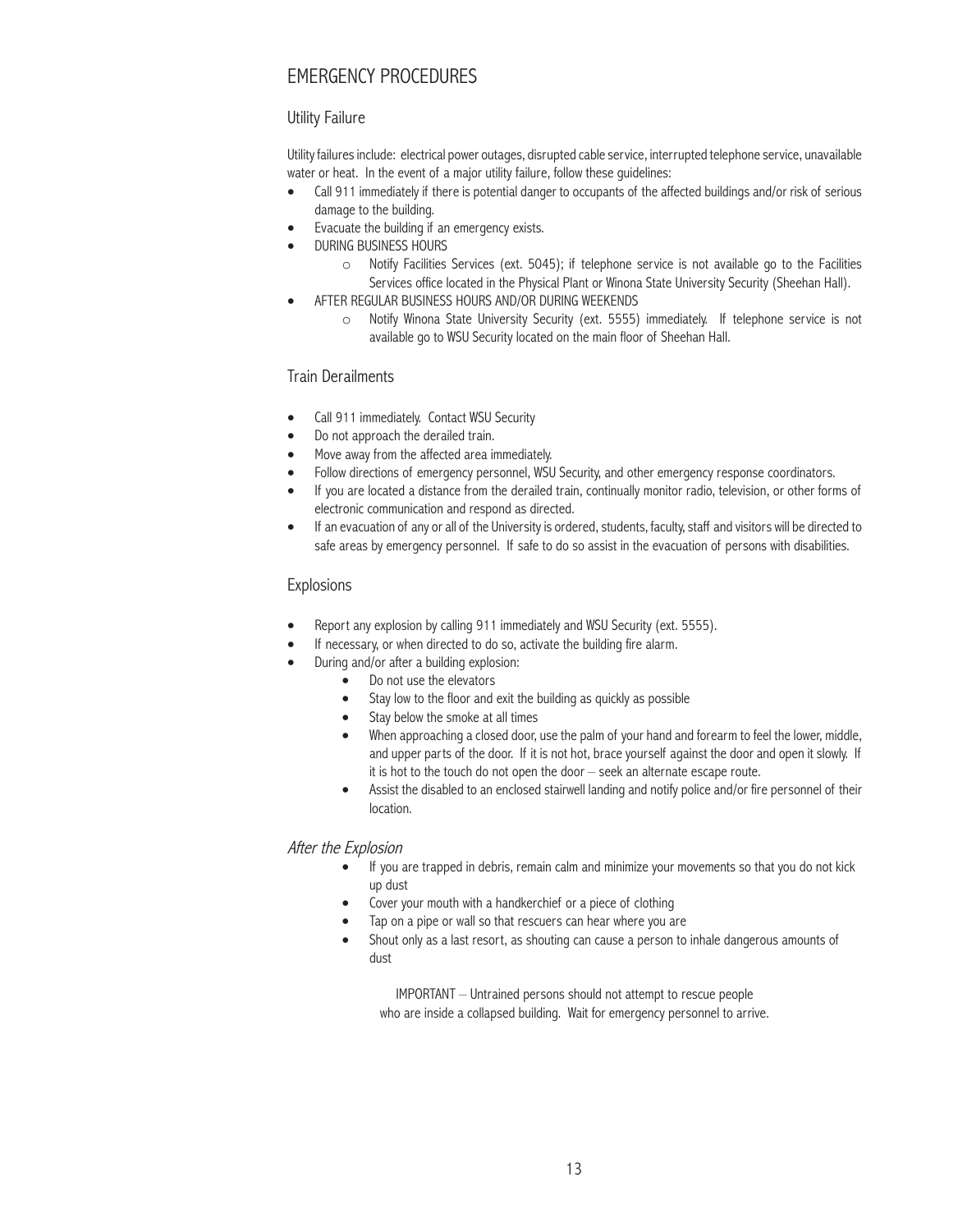## Hazardous Materials

In the event of an environmental spill involving hazardous chemicals or other materials follow these guidelines:

- Evacuate the affected area of spill immediately. Use judgment depending on the nature and quantity of spilled material.
- Small containable spills:
	- Call WSU Security (ext. 5555)
	- Call 911 immediately for police/fire if emergency response is necessary
- Large spills
	- Call 911 immediately for emergency assistance
	- Call WSU Security (ext. 5555) for immediate assistance
	- Remove the victims from the spill area to fresh air if possible to do so without endangering yourself
	- Do not endanger your own life by entering areas with toxic gases
	- Inform others not to enter the affected area
	- If safe to do so, assist in the evacuation of persons with disabilities

## Fire Procedures

- Should you see or smell smoke immediately pull the nearest fire alarm, leave the building, and contact the Winona Fire Department (911) from a safe area. Be prepared to give the following information:
	- o Location of fire
	- o Building and room number (if known)
	- o Your name and telephone number
	- o Stay on the line until the dispatcher releases you
- The person reporting the fire should remain in the vicinity outside the building to supply information upon request to the Winona Fire Department
- Always take fire alarms seriously. When a fire alarm has been activated, everyone is to evacuate the building immediately
- NOTE: Persons who do not leave the building when a fire alarm is sounded may be subject to disciplinary action and/or possible criminal charges
- Evacuate all rooms, closing all doors to confine the fire. Do not lock doors. Check doors for heat before opening. Open doors slowly and check for smoke.
- Fire doors leading into stairwell landings should be closed
- Do not attempt to put out a fire if you are endangering your own safety or the safety of others
- Do not use elevators. Power may be fail causing the elevators to stop between floors or elevator doors may open onto the fire floor
- • Disabled persons who are unable to move down the stairwells should move to a stairwell. Caution should be used as to not block traffic.
- Immediately notify rescue personnel of any persons left in the building along with their locations

NOTE: If you become trapped in a building during a fire and a window is available place an article of clothing outside the window as a marker for rescue personnel. If there is not a window, stay near the floor where the air will be less toxic. Seal up the cracks around the door using pieces of clothing or whatever is handy. Shout at regular intervals to alert emergency personnel of your location.

CAUTION: Building fire alarms may stop ringing. If they stop, do not return to the building unless notified by the Winona Fire Department or Winona State University Security.

Know the location of fire alarm pull stations, fire extinguishers and exits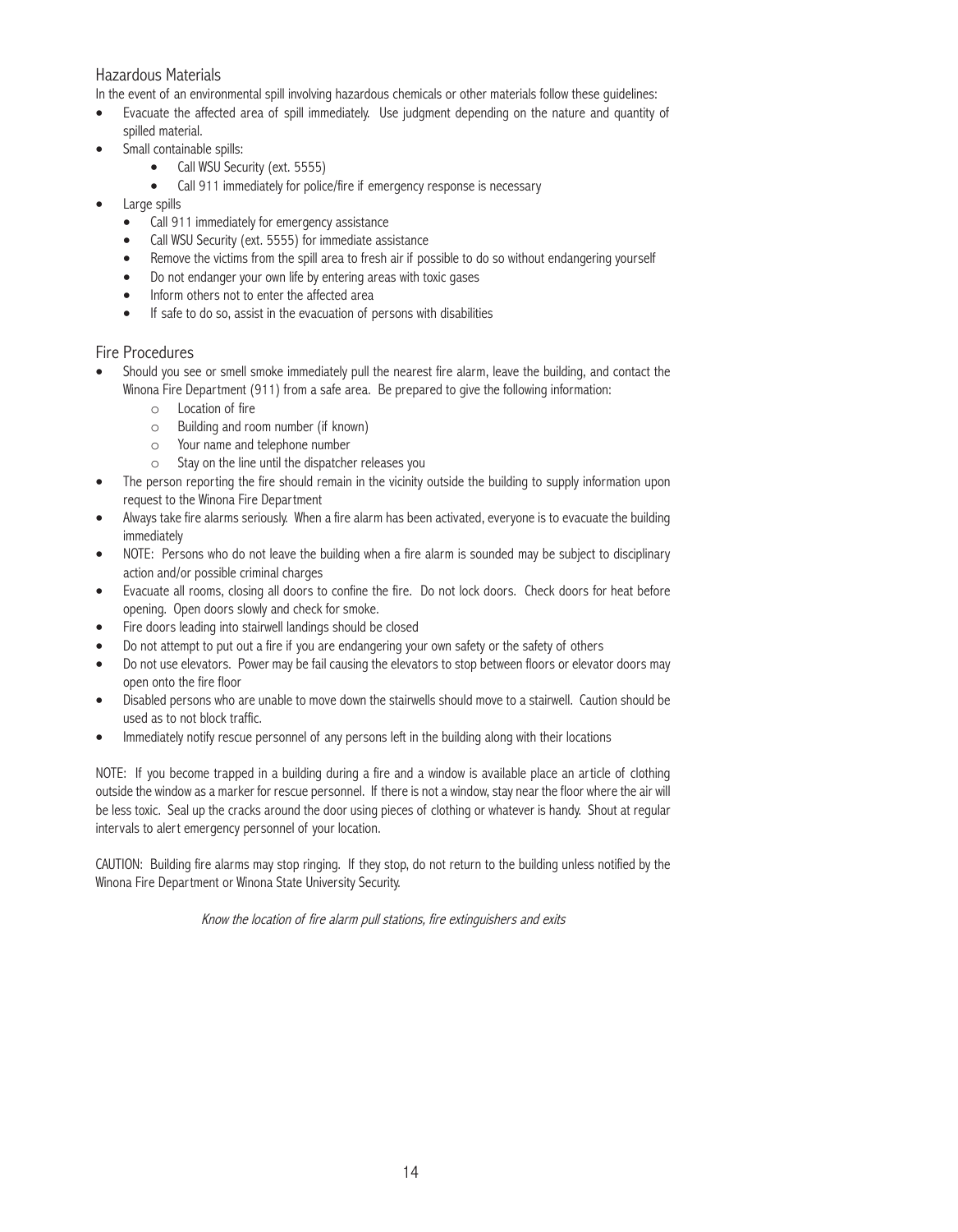## Medical Emergency

If you are involved in or witness any medical emergency immediately call 911 and WSU Security (ext. 5555). Be prepared to provide the following information to the police dispatcher

- o Name of the injured or ill person, if known.
- o Current location of the person (i.e. building, room number, etc.)
- o Nature and type of injury, in known.
- o If safe to do so, remain with the individual until help arrives; try to keep the individual still. Do not attempt to move a seriously injured person (unless a more serious injury or life threatening situation may result). Provide first aid only if you are trained to do so.
- o Provide any assistance to emergency medical personnel at the scene upon request.

### Exposure Control Plan

Immediate treatment for an individual exposed to blood and/or body fluids is to thoroughly wash the exposed area with non-abrasive antibacterial soap and running water. Students should be sent to WSU Health Services or to the emergency room at Community Memorial Hospital. Employees should be referred to the emergency room at Community Memorial Hospital for treatment.

## Communicable Disease Protocol

If you believe a student has contracted a contagious disease that may pose a health risk to others notify the WSU Clinical Director of Health Services. Refer the student to Health Services for treatment or further referral. If Health Services is closed students will be sent to the emergency room of Community Memorial Hospital. The Clinical Director and Medical Director will be notified by WSU Security.

## Disaster/Terrorism Protocol

The Winona County Public Health Services has the authority and responsibility to respond to a mass disaster or terrorism act. All WSU Health Services employees will be placed on call and should remain in Winona County in the event of a mass disaster. WSU Health Services may provide supplies and medications to public health services as needed.

The staff of WSU Health Services is prepared to offer first aid at Health Services. If Health Services is the site of the emergency or there is is a large number of injuries, the McCown Gym will be used by WSU Health Services. Winona County Health Services will be contacted to provide additional medical personnel.

## Suspicious Packages/Mail

### General Guidelines for Handling Suspicious Mail

- Notify WSU Security immediately (ext. 5555). Call 911 if you perceive an immediate risk of a dangerous situation.
- Isolate all suspicious packages and seal off the immediate area. If possible, place the envelope or package in a plastic bag or some other container to prevent leakage. All personnel should leave the room. If possible, turn off air flows, such as fans or air-conditioning.
- If necessary employees processing mail should wear protective gloves.
- If you have identified as suspicious package, DO NOT handle, shake or empty it. Do not carry it to other areas or show it to other people. If anything spills out, DO NOT try to clean it up.
- Cover any spilled contents immediately. You can use clothing, paper, or a trash can. Do not remove the covering materials from the spill. DO NOT cover with wet objects.
- Direct all persons who have touched the mail to wash their hands with soap and water. After hands are washed, wash/rinse face for a period of time. Make a list of anyone who has handled or come into contact with the mail. Include contact information and provide this to responding EMS personnel and WSU Security.
- As soon as practical, employees who have come in contact with any contamination should shower and place all clothing in plastic bags. The clothing should be made available to the police responding to the reported incident. Contain the potentially impacted individuals to ensure that they receive proper medical attention. Names and contact information of those that may have been contaminated should be obtained and given to public health officials.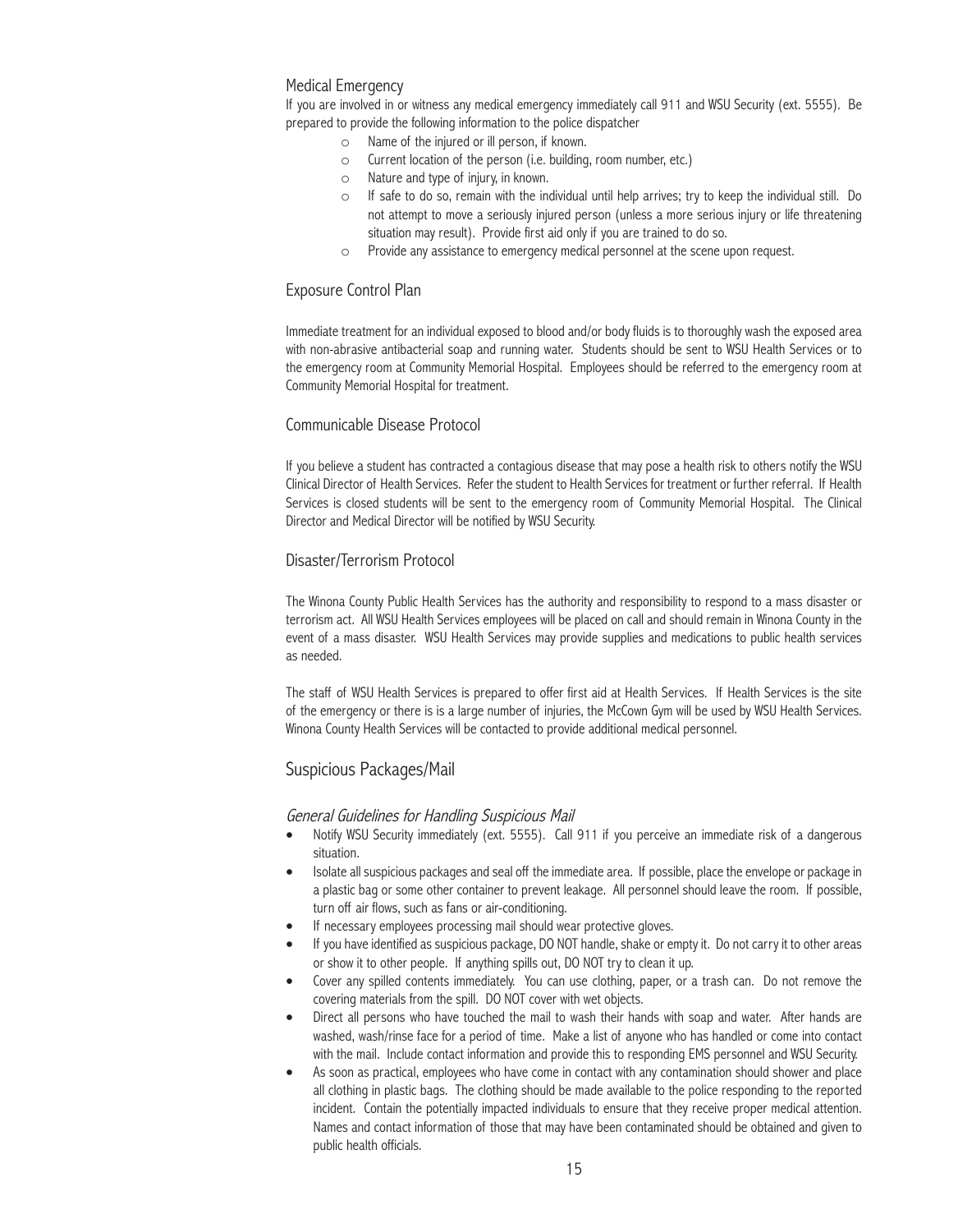• Attempt to verify the sender and/or the legitimacy of the package (i.e. ask the recipient if he/she was expecting a package that matches the suspect package's size and shape).

Things to Look for When Inspecting Mail

- Origination postmark or name of sender is unusual, unknown, or no return address is given, if given, it can't be verified as legitimate.
- Shows a city or state in the postmark that does not match the return address.
- Excessive or inadequate postage.
- Addressed to title only or incorrect title; addressed to someone no longer employed at WSU.
- • Misspellings of common words or names.
- Restrictive markings, i.e. "Personal, Eyes Only or Special Delivery"
- Rub-on block lettering.
- The letter is lopsided, unusually thick or contained in an uneven envelope.
- Excessive weight, the letter or package seems heavy for its size.
- Damaged envelope(s) or packages
- Stiffness or springiness of contents; protruding wires, aluminum foil or components; oily outer wrapping or envelope; feels like it contains powdery substance (when checking do not bend excessively).
- Oily stains, discoloration, package/letter emits an odor, particularly almond or other suspicious odors.
- Crystallization or powdery substances on wrapper.
- Ticking sound.

Things to Look for When Opening Mail

- Powders
- Soil
- Sand
- Liquids of any kind, any color
- Oily or soapy residues
- Sticky or adhesive substances
- **Flakes**
- **Crystals**
- **Fibers**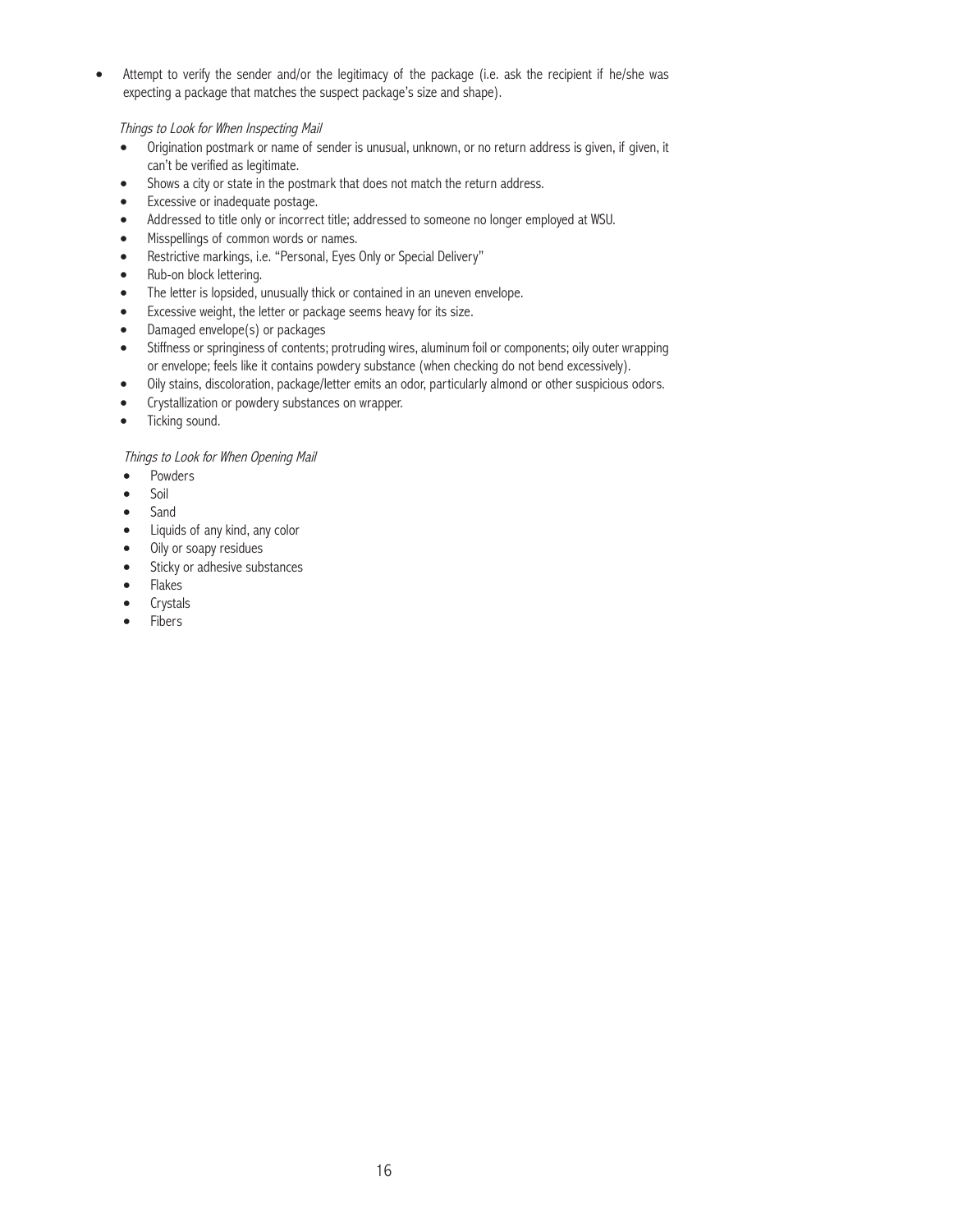# **Terrorism**

Understanding the Homeland Security Advisory System



The world has changed since September 11, 2001. We remain a nation at risk to terrorist attacks and will remain at risk for the foreseeable future. At all threat conditions, we must remain vigilant, prepared, and ready to deter terrorist attacks. The following threat conditions each represent an increasing risk of terrorist attacks.

Low Condition (Green) – This condition is declared when there is a low risk of terrorist attacks.

Guarded Condition (Blue) – This condition is declared when there is a general risk of terrorist attack.

Elevated Condition (Yellow) – An elevated condition is declared when there is a significant risk of terrorist attack

High Condition (Orange) – A high condition is declared when there is a high risk of terrorist attack

Severe Condition (Red) – A severe condition reflects a severe risk of terrorist attacks. Under most circumstances, the protective measures for a severe condition are not intended to be sustained for substantial periods of time.

Winona State University will take actions necessary based on current threat levels and recommendations made by federal, state, and local agencies in implementing measures to respond to threat levels or other actions that may affect the Winona State University community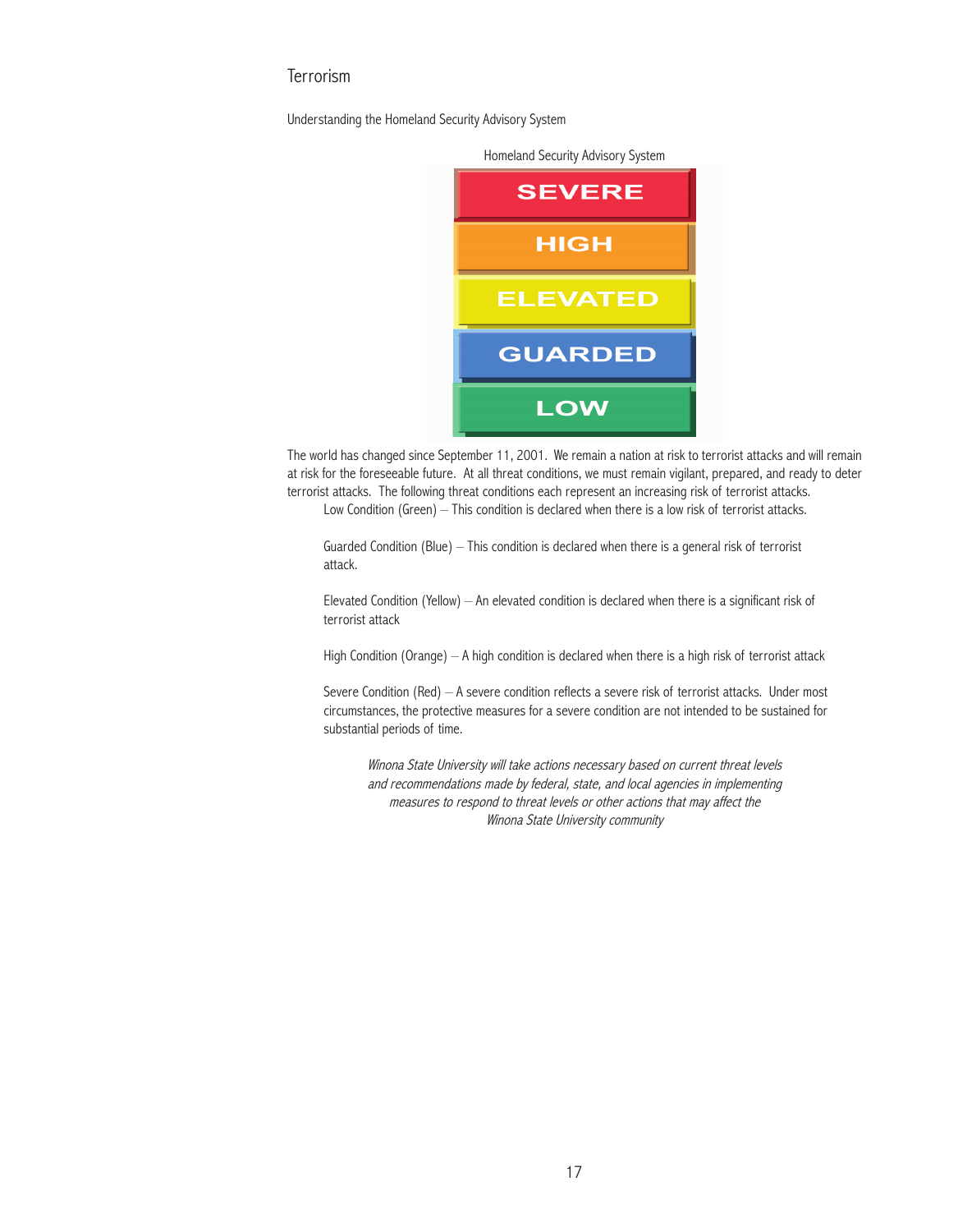# Bomb Threats

If you receive and/or overhear a bomb threat, immediately call 911 and WSU Security (ext. 5555). You should complete the Bomb Threat Checklist as thoroughly as possible and submit it to WSU Security or the police.

## DO NOT ACTIVE THE FIRE ALARM

Threats may be communicated in a number of ways; via telephone, paper correspondence, and email or otherwise. Please follow the guidelines set forth above. Additionally, the following measures should be taken:

- WRITTEN THREATS Anyone receiving a bomb threat in writing should handle the correspondence as little as possible.
- EMAILED THREATS Persons receiving a bomb threat via email should leave the message on the computer. The person receiving the email should remain at the computer and not allow anyone to interfere and/or tamper with the message until Security arrives.
- OTHER THREATS Anyone receiving a bomb threat in person and/or overhearing such a threat should obtain the following information if possible and practical: The name of the suspect, time and location of the threat, witnesses, exact wording of the threat and any other relevant information.

## Evacuation:

- If circumstances require that evacuation efforts are necessary, WSU Security or emergency personnel will direct those affected to appropriate locations.
- If an evacuation is taking place, turn off all cell phones and leave the immediate area (at least 300 feet) and "listen only" on two way radios.

## Clearance:

Building(s) may be re-entered only after clearance is given by WSU Security or emergency personnel.

Bomb Threat Checklist: Questions to ask the caller

- 1. When is the bomb going to explode?
- 2. Where is the bomb?
- 3. What does it look like?
- 4. What kind of bomb is it?
- 5. What will cause it to explode?
- 6. Did you place the bomb?
- 7. Why?
- 8. What is your name?
- 9. Where are you at?

Exact wording of the threat:

Other Identifying Characteristics:

Number at which call is received:

Background Sounds, Caller Voice, Threat Language (insert here)

\_\_\_\_\_\_\_\_\_\_\_\_\_\_\_\_\_\_\_\_\_\_\_\_\_\_\_\_\_\_\_\_\_\_\_\_\_\_\_\_\_\_\_\_\_\_\_\_\_\_\_\_\_\_\_\_\_\_\_\_\_\_\_\_\_\_\_\_\_\_\_\_ \_\_\_\_\_\_\_\_\_\_\_\_\_\_\_\_\_\_\_\_\_\_\_\_\_\_\_\_\_\_\_\_\_\_\_\_\_\_\_\_\_\_\_\_\_\_\_\_\_\_\_\_\_\_\_\_\_\_\_\_\_\_\_\_\_\_\_\_\_\_\_\_

\_\_\_\_\_\_\_\_\_\_\_\_\_\_\_\_\_\_\_\_\_\_\_\_\_\_\_\_\_\_\_\_\_\_\_\_\_\_\_\_\_\_\_\_\_\_\_\_\_\_\_\_\_\_\_\_\_\_\_\_\_\_\_\_\_\_\_\_\_\_\_\_ \_\_\_\_\_\_\_\_\_\_\_\_\_\_\_\_\_\_\_\_\_\_\_\_\_\_\_\_\_\_\_\_\_\_\_\_\_\_\_\_\_\_\_\_\_\_\_\_\_\_\_\_\_\_\_\_\_\_\_\_\_\_\_\_\_\_\_\_\_\_\_\_

\_\_\_\_\_\_\_\_\_\_\_\_\_\_\_\_\_\_\_\_\_\_\_\_\_\_\_\_\_\_\_\_\_\_\_\_\_\_\_\_\_\_\_\_\_\_\_\_\_\_\_\_\_\_\_\_\_\_\_\_\_\_\_\_\_\_\_\_\_\_\_\_ \_\_\_\_\_\_\_\_\_\_\_\_\_\_\_\_\_\_\_\_\_\_\_\_\_\_\_\_\_\_\_\_\_\_\_\_\_\_\_\_\_\_\_\_\_\_\_\_\_\_\_\_\_\_\_\_\_\_\_\_\_\_\_\_\_\_\_\_\_\_\_\_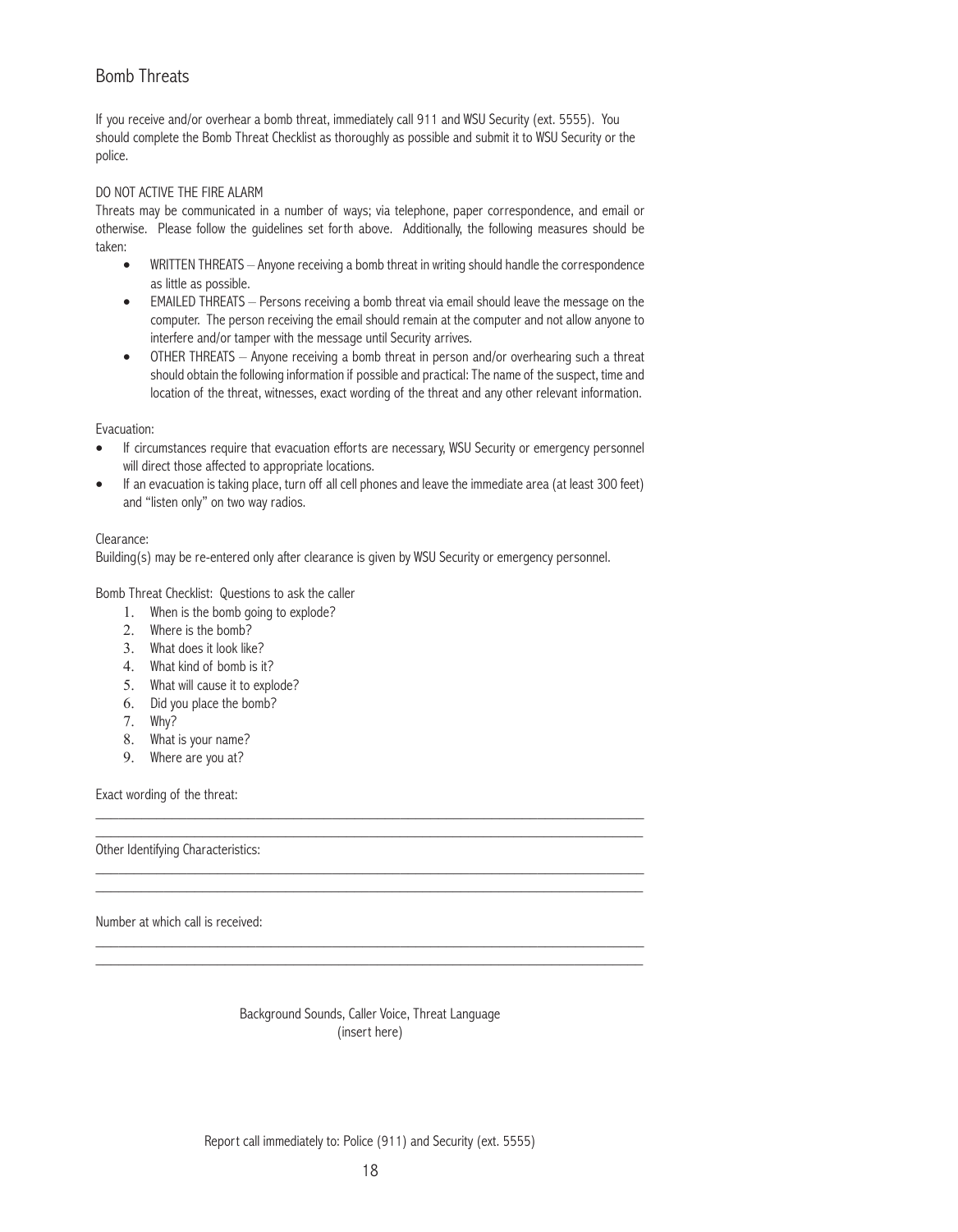# Violent Behavior

Weapons on Campus

- Immediately call 911 and WSU Security (ext. 5555)
- Wait for police to arrive.
- Do not confront the person with the weapon.
- No effort should be made to intervene.
- If known, provide the following information to the police:
	- $\circ$  Name of individual(s) with weapon(s)
	- $\circ$  Location of individual(s) with weapon(s)
	- o What person(s) did with weapon after it was displayed

### Active Shooter

- If shots are fired, notify the Winona Police Department immediately by calling 911. Be prepared to provide the police with the following information:
	- o Description of the shooter(s)
	- o Location of incident
	- o Nature of injuries
	- o Stay on the phone with the police dispatcher if safe to do so
- If shooting is outside go inside the building as soon as possible (if safe to do so). If you can't get inside, take cover and get as compact as possible, put something between you and the shooter.
- If shots have been fired, classrooms and offices should be immediately locked down if possible. Use caution and discretion in allowing anyone inside the classroom once it has been secured. Stay away from doors and windows.
- If shots have been fired, turn off the lights in the room. Close the drapes or blinds on the window if safe to do so.
- Do not panic and calm others if they are present.
- Remain in the room until the police or other emergency personnel arrive with directions.
- When requested by emergency personnel, move as quickly as possible out of the room. Assist others if necessary and safe to do so.
- If qualified, provide medical care to the injured if safe to do so.

#### Hostage - Witness

- If hostage taker is unaware of your presence, do not intervene.
- Call 911 immediately and be prepared to provide the police with the following information:
	- o Description of the hostage taker(s)
	- Location of the incident
	- Number of hostages (if known)
	- Reason for hostage taking
	- Injuries to hostages (if known)

Stay on the phone with police if requested and safe to do so.

- Do not enter the hostage scene and advise others not to enter the area.
- Follow police directions upon arrival at the scene.

Hostage – If you Are Taken Hostage

- Follow the instructions of the hostage taker.
- Do not panic. Calm others if they are present.
- Be respectful to the hostage taker.
- Ask permission to speak and do not argue.

It is imperative that all faculty, staff and students be proactive in the prevention of potentially violent situations. Members of the University community are encouraged to report all incidents of threats (oral or written), physical assaults, violent encounters, etc. to the Winona Police Department and/or Winona State University Security.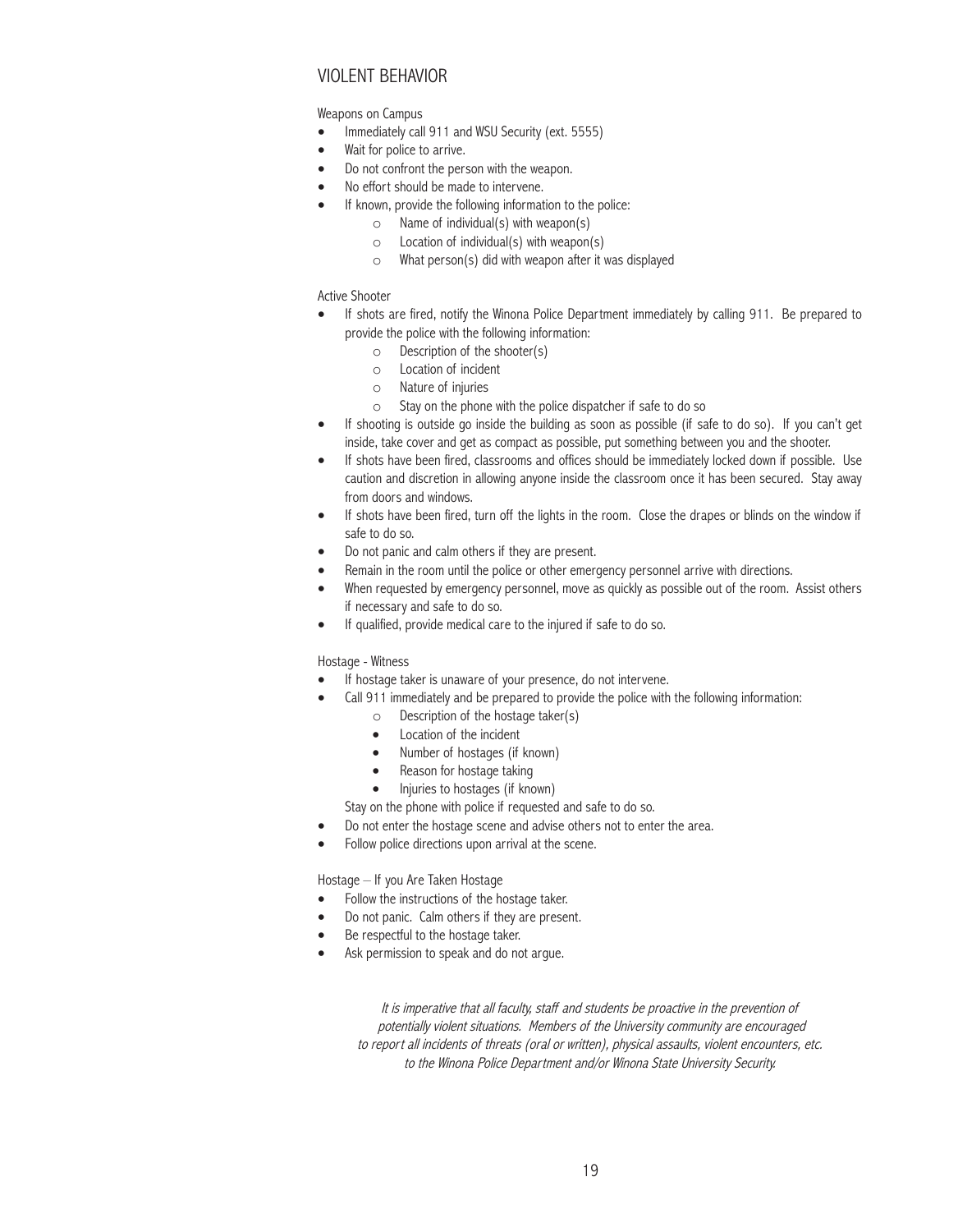# Severe Weather/University Closing

Severe Weather/Tornado Watch: A watch is a statement that severe weather/tornado conditions are present and could occur. The National Weather Service will issue a watch bulletin to local authorities as well as to the local radio and TV stations.

Severe Weather/Tornado Warning: When a severe weather/tornado sighting occurs, the National Weather Service alerts all weather stations and local authorities. If severe weather or a tornado is approaching a continuous sounding of the city's emergency sirens will signal the warning.

In case of severe weather/tornado: When the emergency warning sires sound, it is YOUR responsibility to get to shelter. All persons should immediately seek shelter in the nearest building. Go to the basement or interior walls of lower floors. Auditoriums, gymnasiums, and similar large rooms with wide roofs should be avoided. Stay away from all windows and exterior doors. Take a battery-operated radio with you and listen for the "All clear" signal.

Severe Weather Guidelines:

- Move to the nearest building and locate a safe place.
- Move to, or stay on, the lowest floor of any building.
- Stay in central corridors away from glass, cover your face with folded arms.
- Stay away from windows
- Leave corridor doors open
- Do not use any elevator
- Types of areas considered to be the safest
	- o Basements
	- o Stairwells
	- o Tunnel
	- o Lower level rooms without any windows
	- o Lower level hallways without any windows

Most tornadoes strike in the late afternoon and evening hours. When a severe thunderstorm/tornado warning is issued, take shelter immediately. Go to the basement and seek shelter under stairs or sturdy furniture. If you do not have a basement, seek shelter in a small room at the lowest level, in the center of the building. Bathrooms and closets are good potential shelters. Avoid rooms with windows.

What To Do When Away From The University Or Home:

- The best tornado shelter in any building is the lowest level.
- Look for pre-designated shelters in buildings you frequent
- Smaller rooms, such as closets, rest rooms, or storerooms are good shelter areas.
- Position yourself beneath a piece of sturdy furniture.
- Cover your head and chest to protect yourself from flying debris.
- Seek shelter away from doors and windows.
- Long span roof areas like those in malls and gymnasiums are especially vulnerable to tornadoes. Find as small room.
- Don't run from your car. You are safer inside a car than in the open.

### Severe Winter Weather:

Because WSU is primarily a residential student campus, campus closings are rare events. Nonetheless when extreme weather conditions pose a serious danger for travel, the campus may be closed. When he campus is officially closed all classes and extracurricular activities are cancelled. The decision to close the Rochester campus will be made independently of the Winona Campus.

Please note that WSU only announces closings or cancellations and not that WSU is open.

Appropriate actions will be determined by WSU administration and publicly announced suing various media sources.

Severe weather conditions may result in any of the following:

- Delaying opening Cancellation of non-academic activities
- Cancellation of all classes Closing the University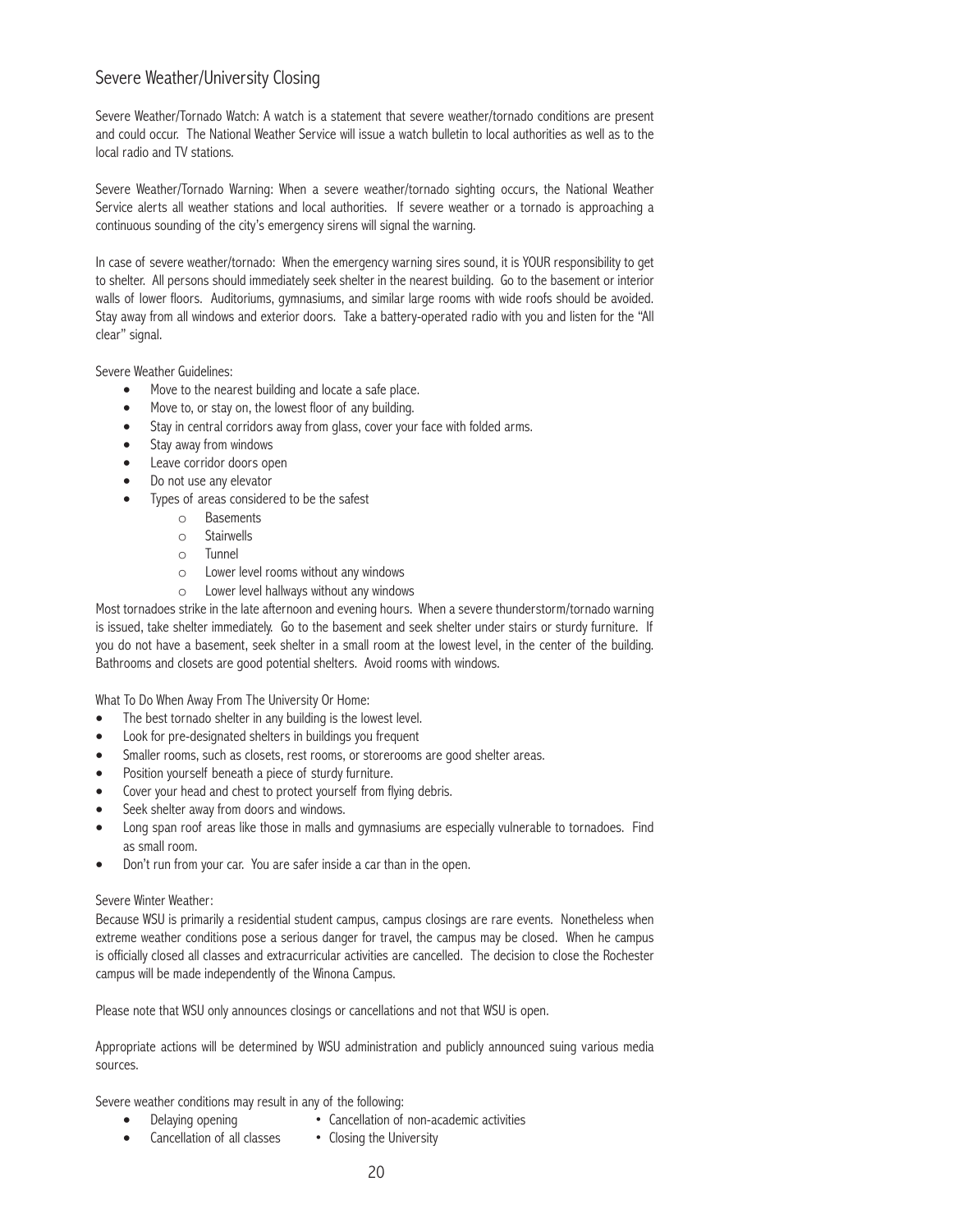How Can Students And Faculty Find Out If All WSU Classes Or Non-academic Events Are Cancelled? Please do not call the switchboard. Instead, tune to any of the news media sources listed below. The decision to cancel all day classes will normally be made by 5 a.m. unless weather conditions deteriorate during the day. The decision to cancel all evening classes will normally be made by 3 p.m.

University officials will notify the following news media:

| Winona        | <b>Twin Cities</b> | Red Wing            | La Crosse           |
|---------------|--------------------|---------------------|---------------------|
| KOAL 89.5 FM  | WCCO 830 AM        | <b>KCUF 1250 AM</b> | <b>WIZM 1410 AM</b> |
| KAGE 1380 AM  | KWNG 105.9         | WIZM 93.3 FM        | KAGF 95.3 FM        |
| WKBH 101. FM  | KWNO 1230 AM       | WKT 580 AM          | KWNO 99.5 FM        |
| KHMF 101.1 FM |                    |                     |                     |
|               |                    |                     |                     |

Rochester KNXR 97.5 FM KROC 106.9 FM KROC 1340 AM KWEB 1270 AM KRCH 101.7 FM

#### How Should Instructors Cancel Individual Classes?

Bad weather may prevent some faculty members from traveling to the Winona Campus even though the campus is open. In such instances, individual faculty members should contact (1) academic department, and (2) The Director of Public Information Services (457-5024) either directly (after 7 a.m.) or by leaving voice mail indicating which classes must be cancelled. The instructors should identify cancelled classes and give their WSU ID number to verify the call. The Director of Public Information Services will inform KQAL and post cancelled classes on Winona State University's web site.

### How Can Students Find Out if Individual Classes are Cancelled:

Please do not call the switchboard! The best way to find out which classes are cancelled is by listening to the radio and/or local television stations and/or checking Winona State University's Web Site. A list of cancelled classes will also be posted on Winona State University's web page.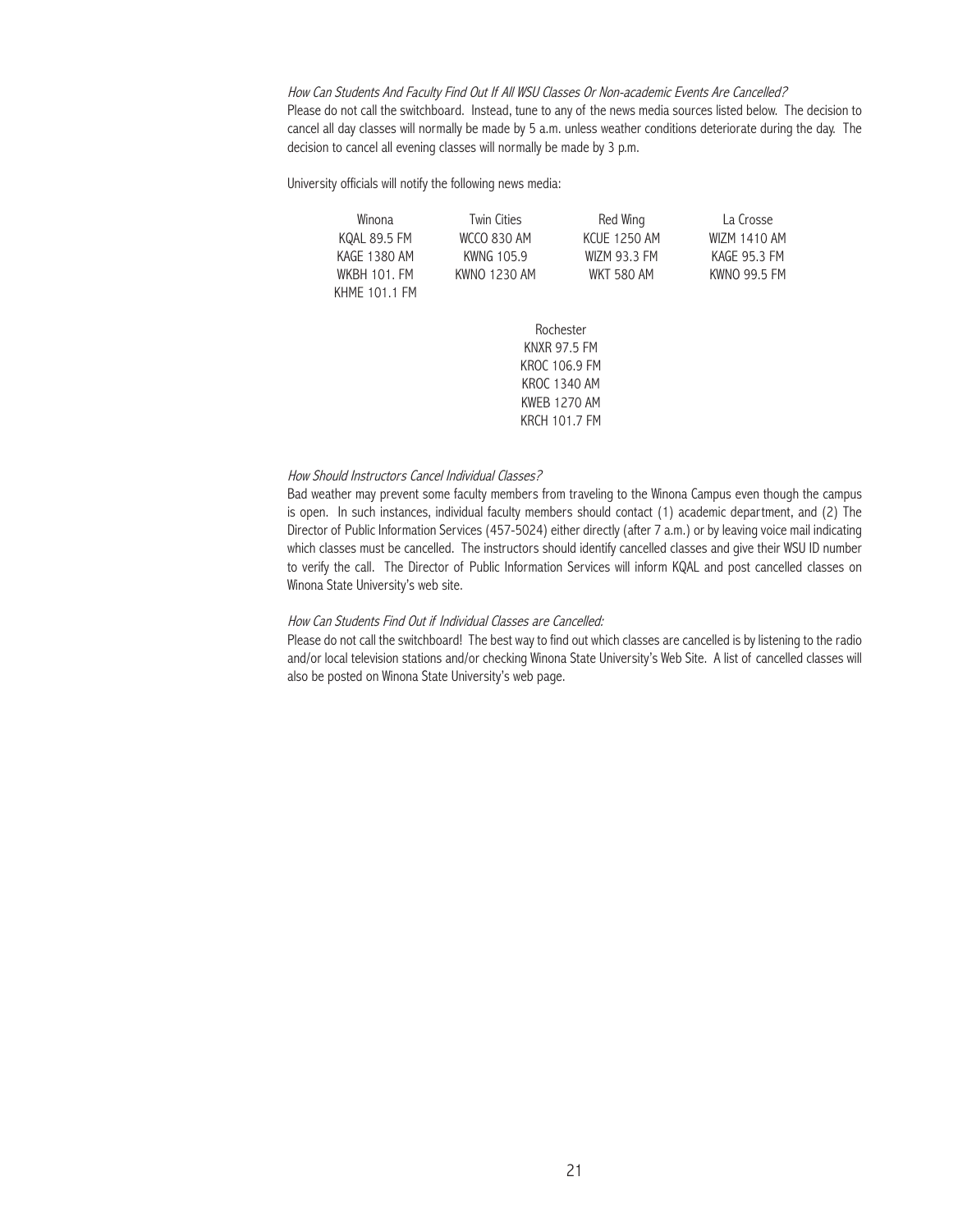# **RESOURCES**

- 1. AMERICAN RED CROSS http://www.redcross.org
- 2. FEDERAL BUREAR OF INVESTIGATION http://fbi.gocv
- 3. FEDERAL EMERGENCY MANAGEMENT ADMINISTRATION http://www.fema.gov
- 4. FIRE/EMS/SAFETY CENTER http://www.firecenter.mnscu.edu
- 5. HOMELAND SECURITY http://www.dhs.gov/dhspiblic
- 6. MINNESOTA HOMELAND SECURITY & EMERGENCY MANAGEMENT http://www.dps.state.mn.us/homsec/mohshome.asp
- 7. NATIONAL INCIDENT MANAGEMENT SYSTEM http://www.dhs.gov/interweb/assetilibrary/NIMS-90-web.pdf
- 8. NATIONAL WEATHER SERVICE http://www.nws.nosa.gov
- 9. OFFICE OF THE CANCELLOR http://www.mnscu.edu
- 10. SECRET SERVICE http://www.secretservice.gov/index.shtml
- 11. UNITED STATES FIRE ADMINISTRATION http://www.usfa.fema.gov
- 12. WINONA COMMUNITY MEMORIAL HOSPITAL http://www.winonahealthonline.org
- 13. WINONA STATE UNIVERSITY SECURITY http://www.winona.edu/security.htm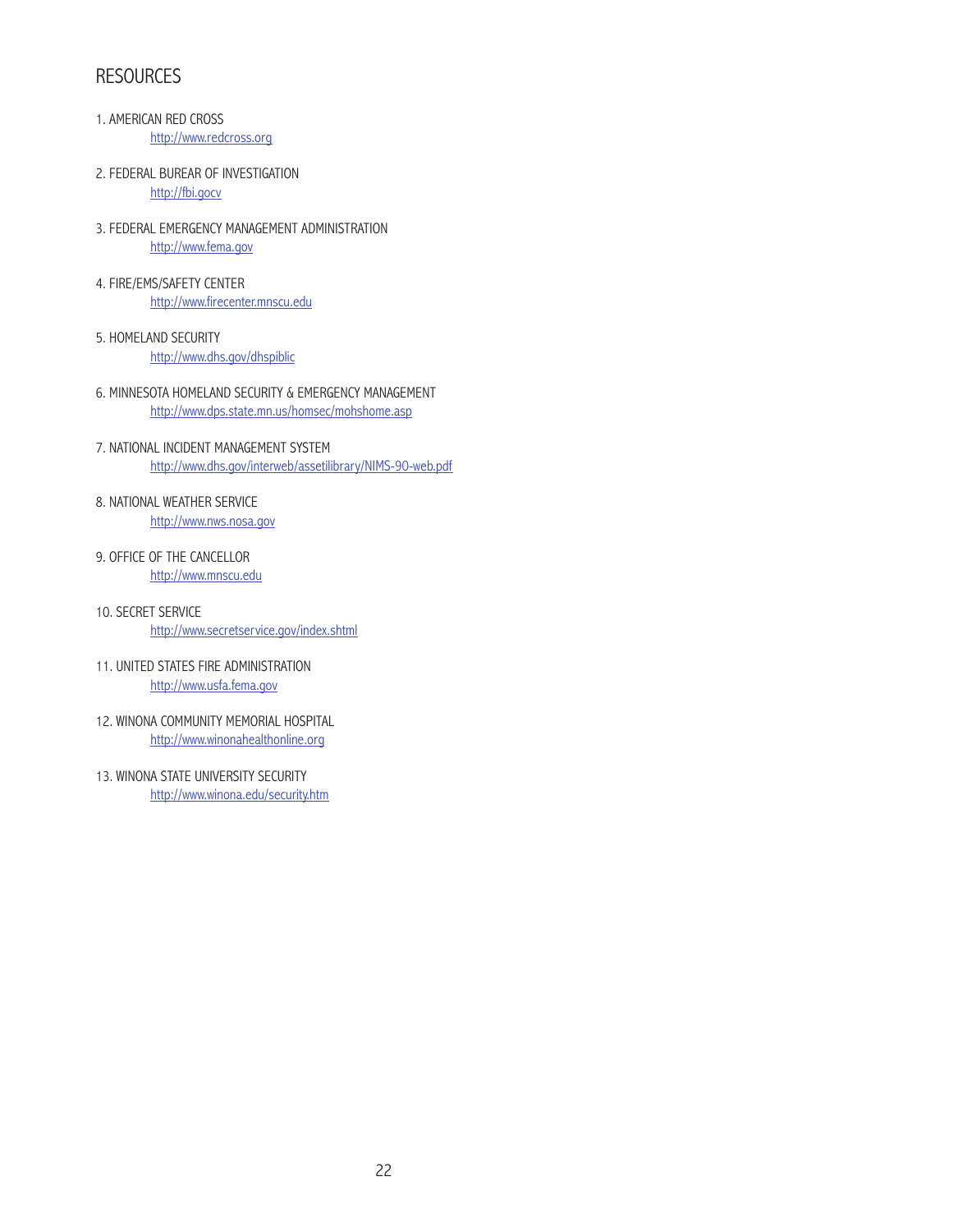WSU STAGING AREAS East Lake Appartments

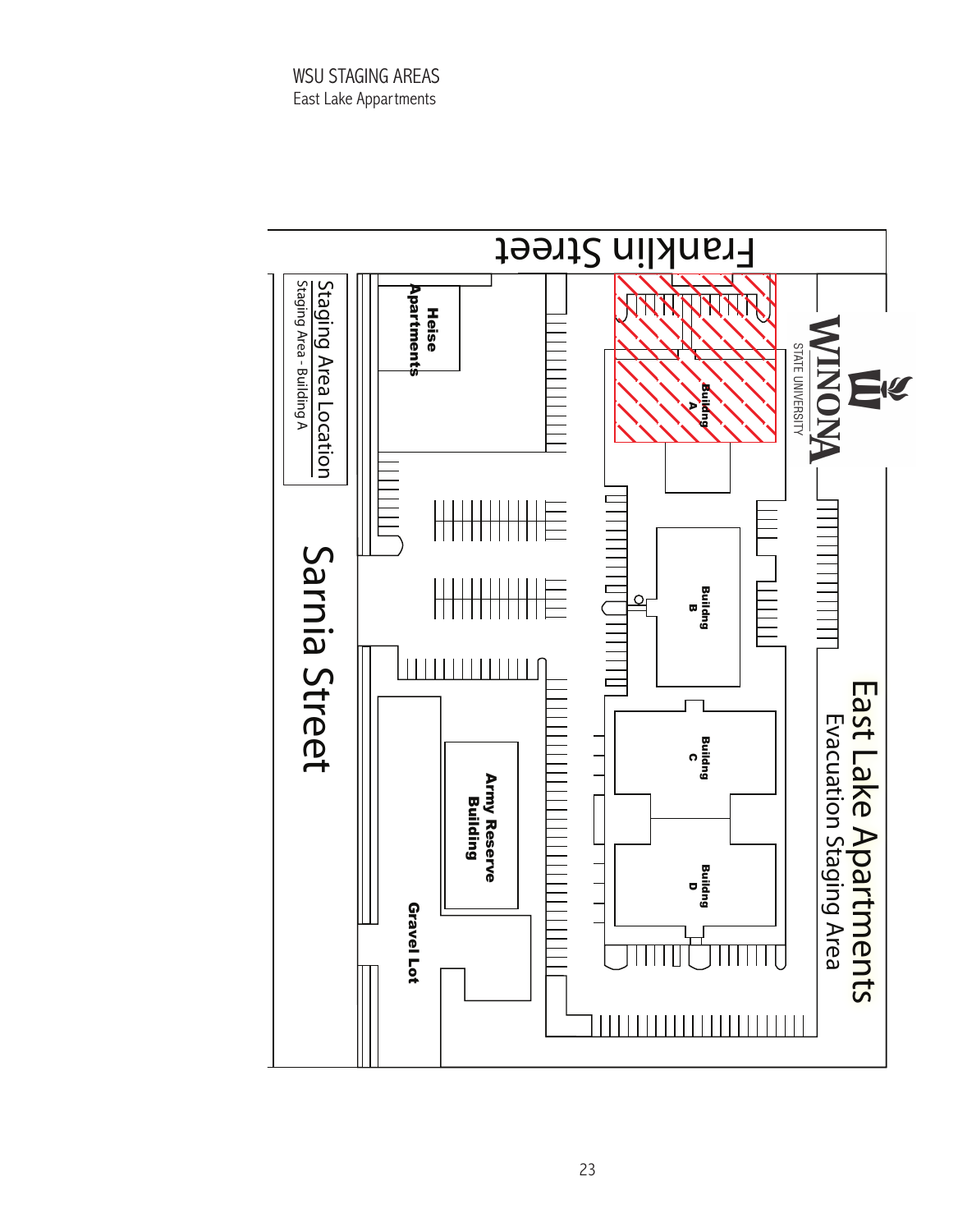

24